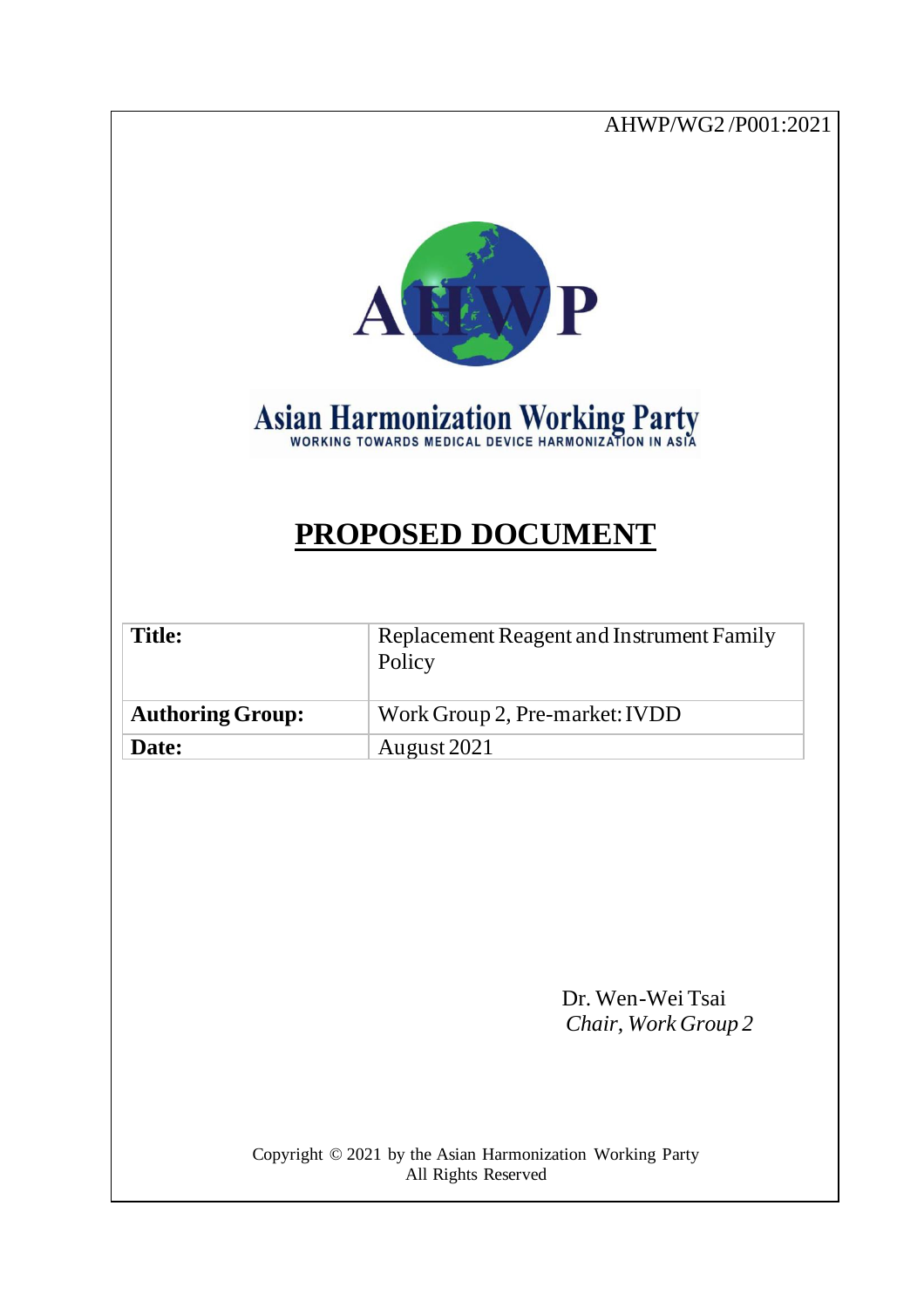## **Acknowledgements**

This Guidance document was prepared by Work Group 2 of AHWP. We especially wish to acknowledge the contributions of project team members: Dr. Adelheid SCHNEIDER, Dr. Yong Kyoung LEE,Dr. Jane TSAI, Ms. Jacqueline MONTERIO, Ms. Judy CHEUNG Yin Yee, Ms. Shelley TANG, Mr. Daniel CHANG, Ms. Pauline LAW, and Ms. Irena PRAT (WHO).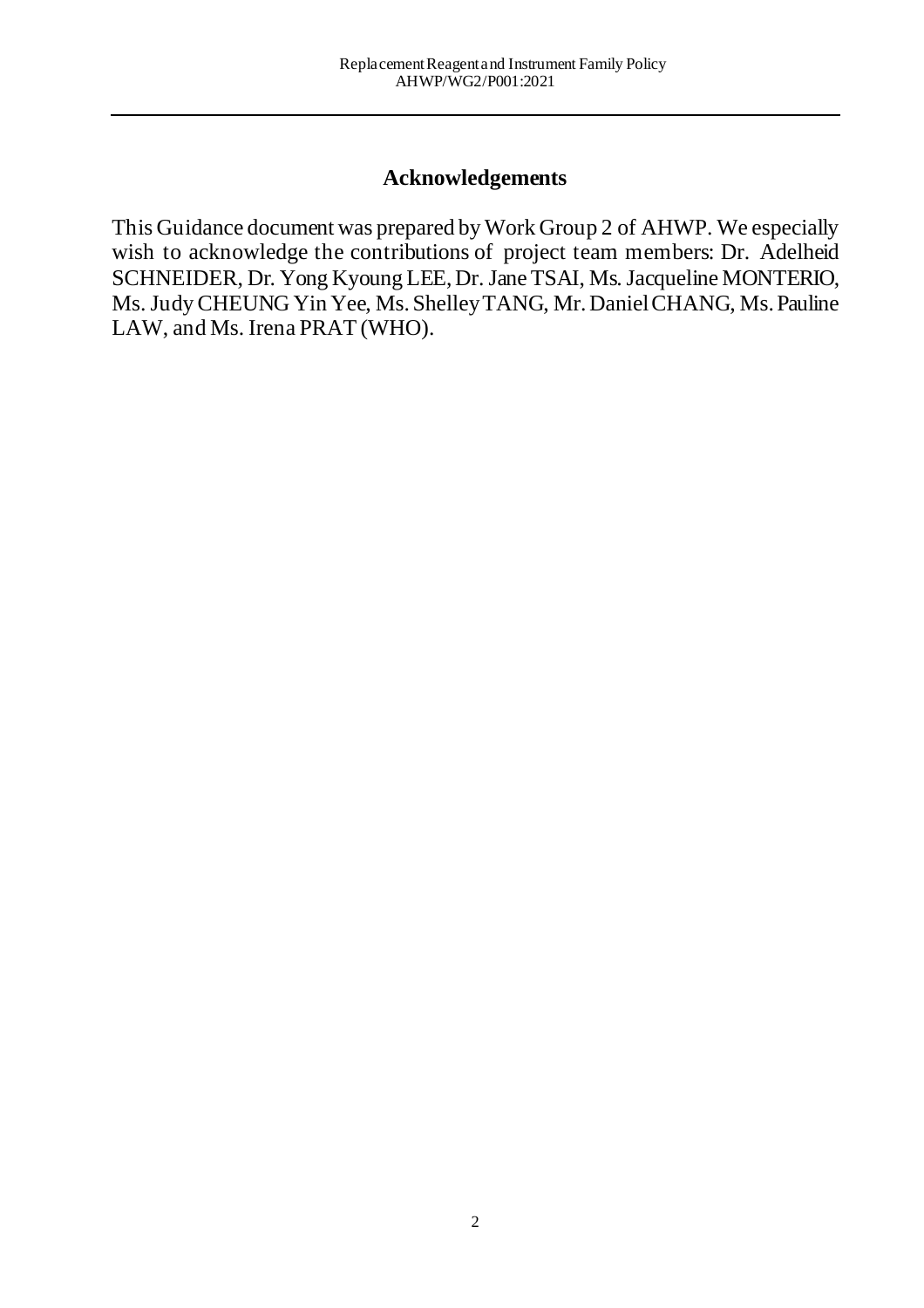## **Table of Contents**

| 1.0   |                                                                                |
|-------|--------------------------------------------------------------------------------|
| 2.0   |                                                                                |
| 2.1   |                                                                                |
| 2.2   |                                                                                |
| 2.3   |                                                                                |
| 3.0   |                                                                                |
| 4.0   |                                                                                |
| 5.0   |                                                                                |
| 5.1   |                                                                                |
| 5.2   | Instrument Family Policy Requirements – Process and Requirements 12            |
| 5.2.1 |                                                                                |
| 5.2.2 |                                                                                |
| 5.3   |                                                                                |
| 5.3.1 |                                                                                |
|       |                                                                                |
| 5.3.3 |                                                                                |
| 6.0   |                                                                                |
| 6.1   |                                                                                |
| 6.2   |                                                                                |
| 6.3   | Examples - Not in Scope of Replacement Reagent or Instrument Family Policy. 23 |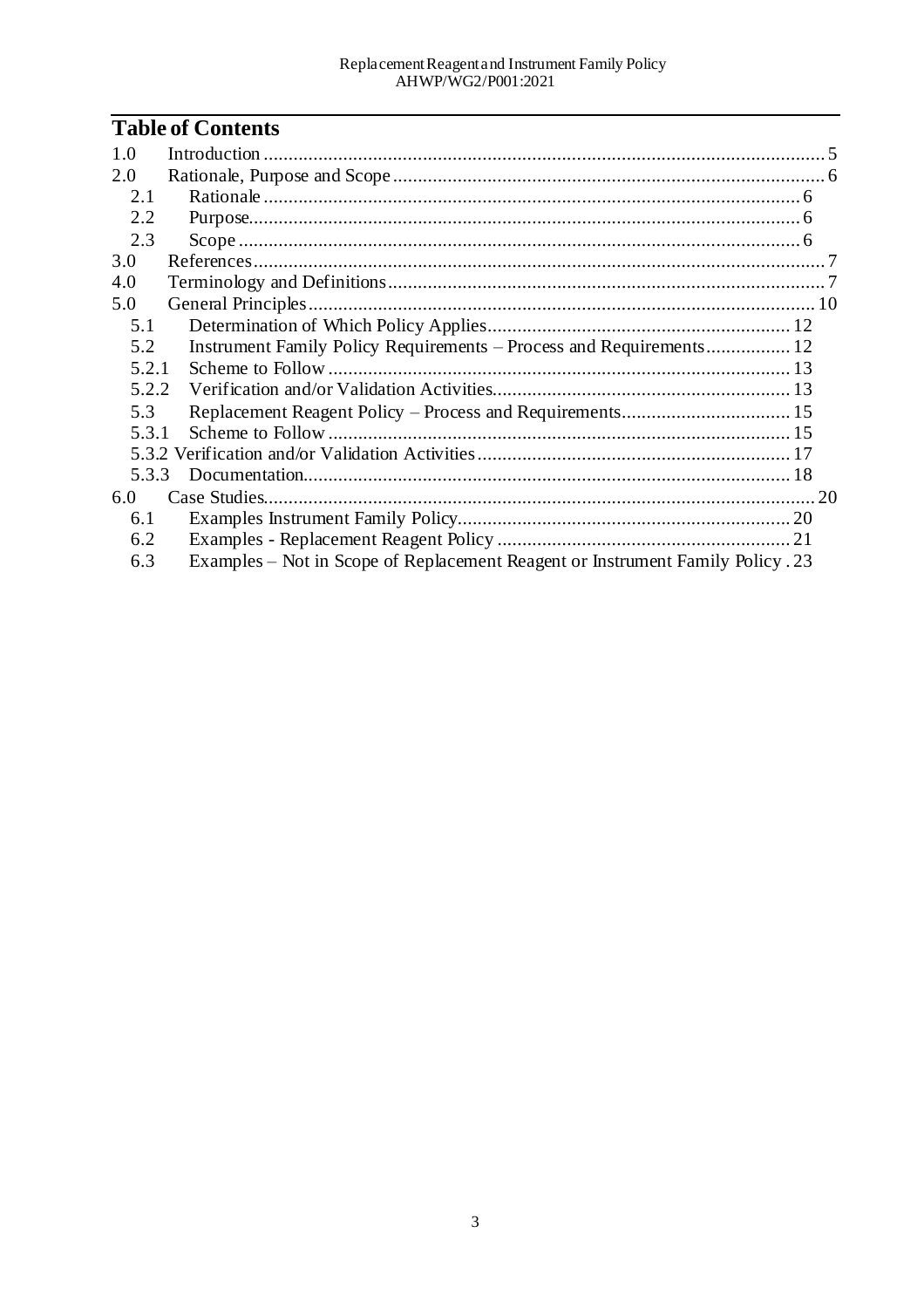## **Preface**

The Asian Harmonization Working Party established this document based on Replacement Reagent and Instrument Family Policy guidelines worldwide. The document is intended to provide non-binding guidance for use in the regulatory system of in vitro diagnostic (IVD) medical devices, and has been subject to consultation throughout its development.

There are no restrictions on the reproduction, distribution, translation or use of this document. However, incorporation of this document, in part or in whole, into any other document does not convey or represent an endorsement of any kind by the Asian Harmonization Working Party.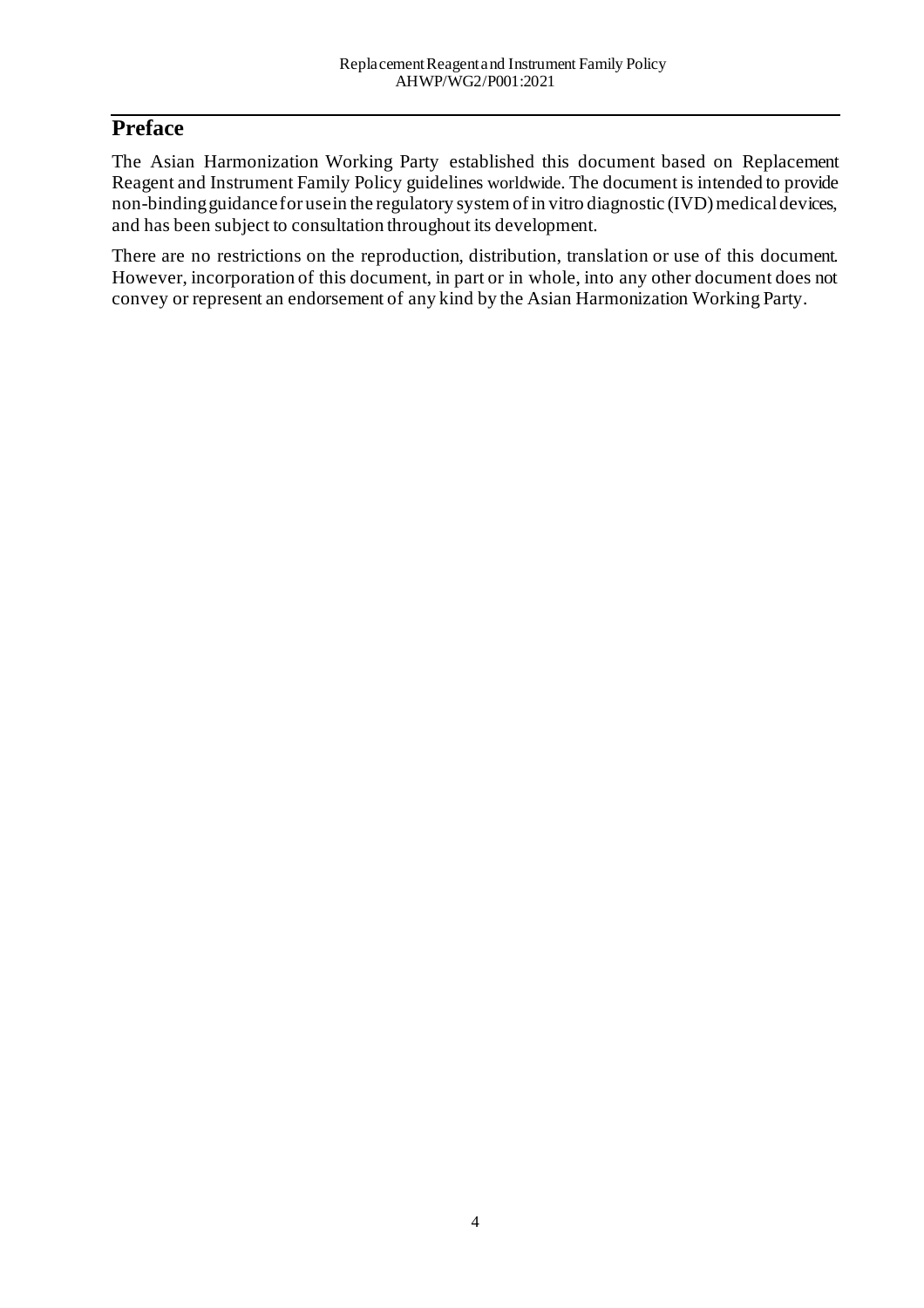## <span id="page-4-0"></span>**1.0 Introduction**

The objective of the Asian Harmonization Working Party (AHWP) is to encourage convergence at the worldwide level in the evolution of regulatory systems of medical devices, including in vitro diagnostic (IVD) medical devices and software as a medical device (SaMD) in order to protect the public health by those regulatory means considered the most suitable.

This document has been developed to encourage and support global convergence of regulatory systems. It is intended for use by Regulatory Authorities (RAs), Conformity Assessment Bodies (CABs) and industry, and will provide benefits in establishing, in a consistent way, an economic and effective approach to the control of medical devices in the interest of public health. It seeks to strike a balance between the responsibilities of RAs to safeguard the health of their citizens and their obligations to avoid placing unnecessary burdens upon the industry.

One such opportunity is the implementation of a Replacement Reagent and Instrument Family Policy. Requiring a new registration to apply each already approved test kit/assay to an already approved instrument that is a member of the same instrument family creates unnecessary burden for both the manufacturer and regulator. A Reagent Replacement Policy is a risk-based approach that relies on the manufacturer's Quality Management System (QMS), including risk-based assessments, and criteria, testing, and internal documentation for each reagent application, to allow a portfolio or "menu" of low or medium risk reagents to be moved to a previously approved instrument or an instrument in the instrument family. This innovative approach maintains patient safety, makes wise use of valuable regulatory resources, and ensures uninterrupted access to the most innovative products.

A second important opportunity is the Instrument Family Policy whereby an instrument can be added to an already existing Instrument Family. In turn, the Instrument Family allows the Replacement Reagent Policy to take effect.

AHWP believes this guidance will ease the burden for In vitro diagnostic manufacturers and regulators while providing an important health benefit to patients as it promotes faster availability of In vitro diagnostics for patients.

Work Group 2 of the AHWP has prepared this guidance document. Comments or questions should be directed to the Chair of AHWP Work Group 2 whose contact details may be found on the AHWP web page [\(http://www.ahwp.info/\)](http://www.ahwp.info/).

**Note:** The term "Registered medical device/IVD medical device" refers to a medical device that can be legally marketed in relevant jurisdictions.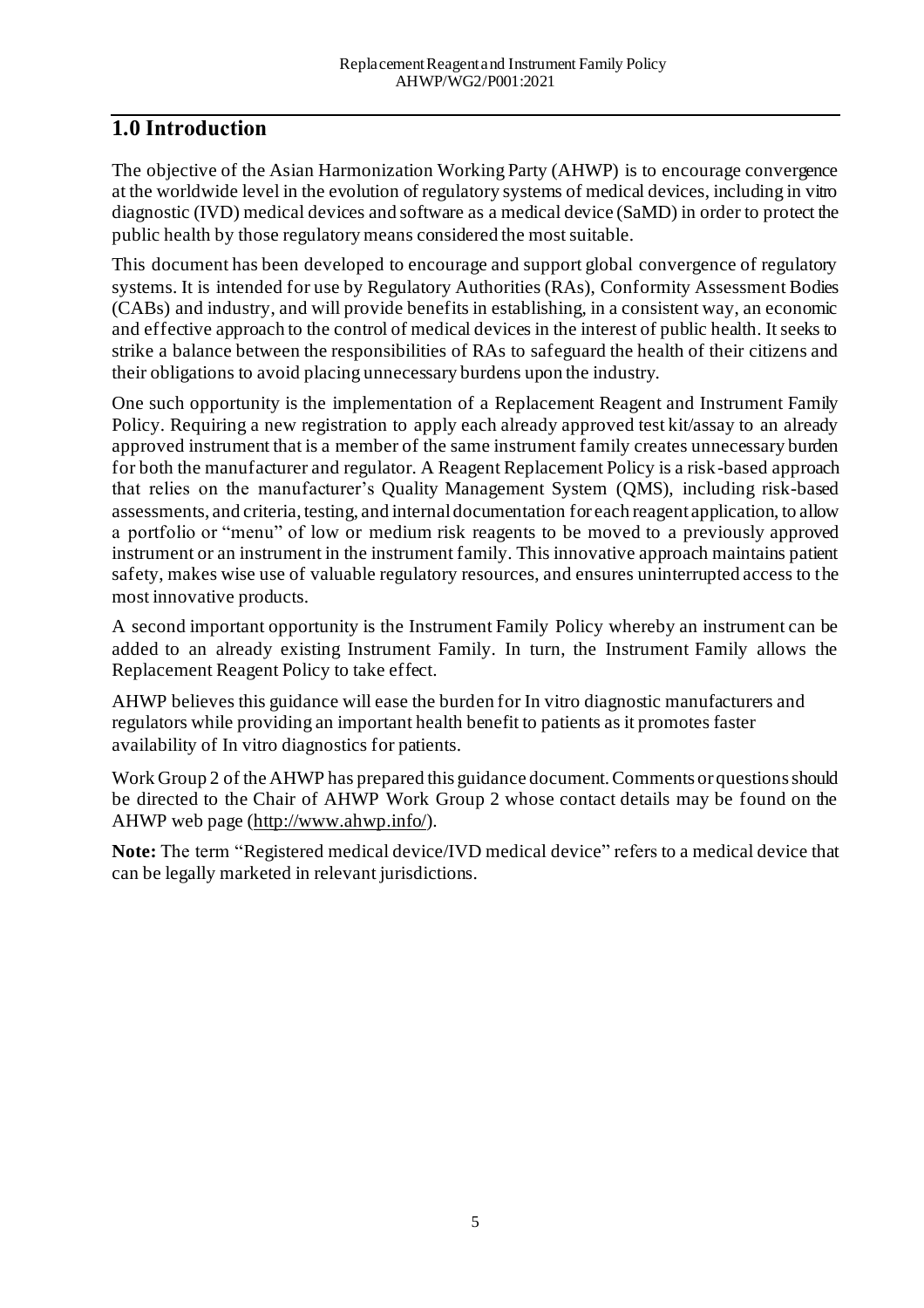## <span id="page-5-0"></span>**2.0 Rationale, Purpose and Scope**

#### **2.1 Rationale**

<span id="page-5-1"></span>Establishing consistent worldwide requirements to implement Replacement Reagent and Instrument Family Policies for in vitro diagnostic (IVD) medical devices offers significant benefits to the manufacturer, user, patient and regulator. These innovative approaches maintain patient safety, make wise use of valuable regulatory resources, and ensure uninterrupted access to the most innovative products. .

#### **2.2 Purpose**

<span id="page-5-2"></span>The Replacement Reagent and Instrument Family Policy describes a mechanism for adding either an approved test kit/assay to a previously approved instrument (Replacement Reagent Policy), or a new instrument family member to a previously approved instrument family (Instrument Family Policy).

The document provides guidance on registration requirements, e.g. conformity assessment and submission dossier for Manufacturers, Regulatory Authorities (RAs) and Conformity Assessment Bodies (CABs) on test system or/and instrument modifications that do not significantly affect the safety and effectiveness of the in vitro diagnostic (IVD) medical device.

#### **Note:**

Moving an already approved reagent to a new already-approved instrument is as a general rule not considered a significant change provided key criterion are met, and the manufacturer has verified that performance on the new instrument or platform does not impact key safety and performance characteristics. For significant changes, please refer to AHWP/WG2-WG1- WG3/F001:2019 Categorization of Changes to a registered Medical Device. For non-significant changes, please refer to AHWP/WG1/F002:2016 Guidance for Minor Change Reporting, whereby the reporting depends on jurisdiction.

#### **2.3 Scope**

<span id="page-5-3"></span>This guideline addresses the mechanism for adding

- a previously approved IVD Test kit/Assay (to be used in a specified instrument) to an additional or alternative previously-approved instrument to expand the Test System.
- a new instrument to an instrument family

This guidance is not intended to address the following:

- Modifications other than application of an approved IVD Test kit/Assay to a new instrument
- Significant change to the instrument
- High risk IVD MDs
- IVD MDs intended for use in support of blood banking practices
- IVD MDs intended for use in point of care settings
- IVD MDs for self-testing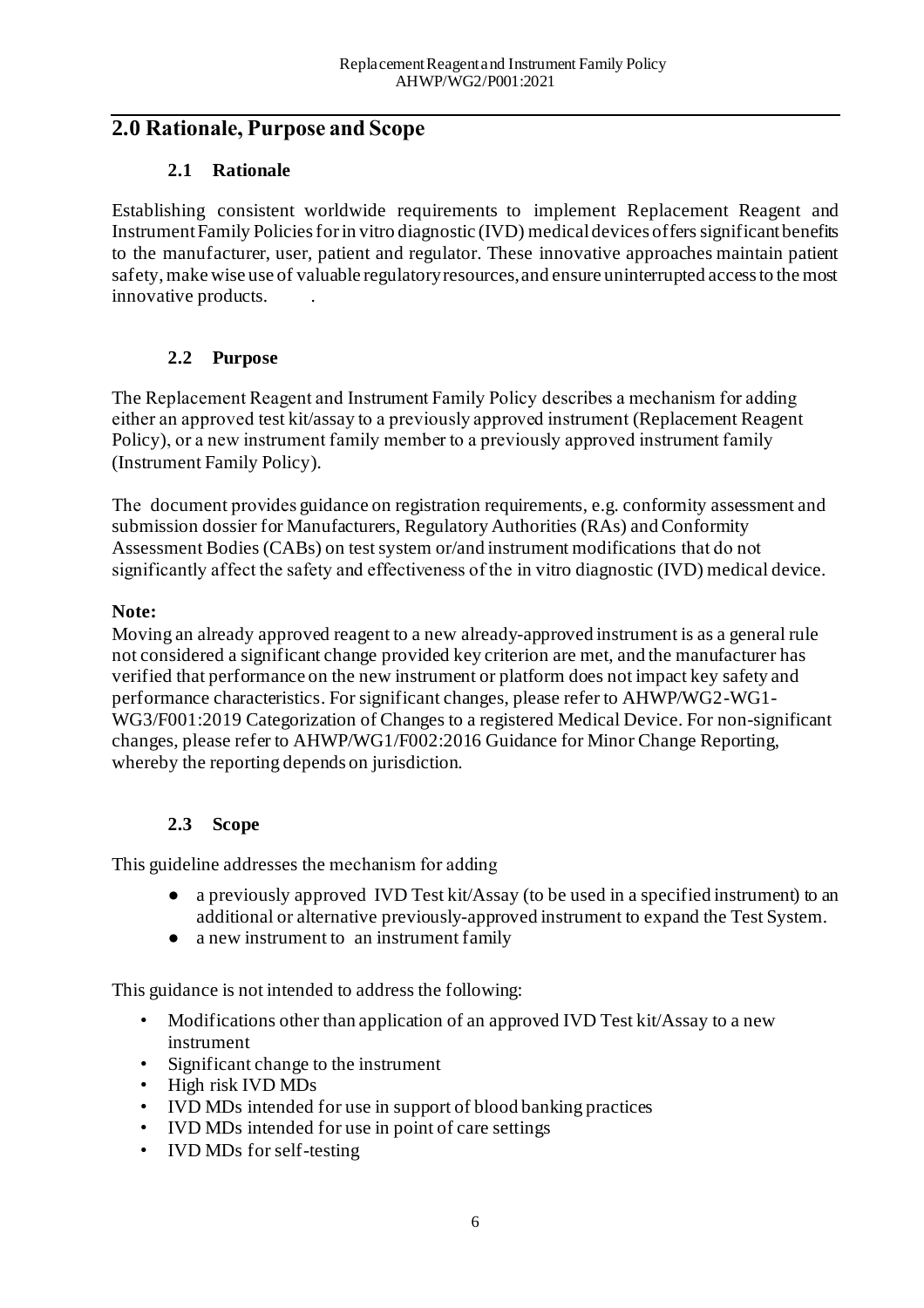## <span id="page-6-0"></span>**3.0 References**

AHWP/WG2-WG1/F001:2016 *Definition of the Terms 'Medical Device' and 'In Vitro Diagnostic (IVD) Medical Device'.*

AHWP/WG1a/F002:2013 (now restructured to WG2) *Essential Principles of Safety and Performance of IVD Medical Devices.*

AHWP/WG2-WG1-WG3/F001:2019 *Categorisation of Changes to a registered Medical Device.*

AHWP/WG1/F002:2016 *Guidance for Minor Change Reporting*

*US FDA Draft Guidance for Industry and FDA Staff: Replacement Reagent and Instrument Family Policy for In Vitro Diagnostic Devices 2017* 

*US Guidance for Industry and FDA Staff; Assay Migration Studies for In Vitro Diagnostic Devices 2013* 

*Korea MFDS guideline "Guideline for Approval and Evaluation of Reagent of the Family In Vitro Diagnostic Devices" (2015/BI-2015-08*)

GHTF/SG1/N70:2011 *Label and Instructions for Us for Medical Devices.*

## <span id="page-6-1"></span>**4.0 Terminology and Definitions**

**Medical Device -** The term is as defined in AHWP/WG2-WG1/F001:2016 "Definition of the Terms 'Medical Device' and 'In Vitro Diagnostic (IVD) Medical Device'

**IVD Medical Device -** The term is as defined in AHWP/WG2-WG1/F001:2016 "Definition of the Terms 'Medical Device' and 'In Vitro Diagnostic (IVD) Medical Device'"

**Manufacturer -** For the purpose of this document, the term "manufacturer" includes the manufacturer, its authorized representative or any other person who is responsible for placing the device on the market.

**Regulatory Authority -** It is a government agency or other entity that exercises a legal right to control the use or sale of medical devices within its jurisdiction, and may take enforcement action to ensure that medical products marketed within its jurisdiction comply with legal requirements. (AHWP/WG1a-WG7/PD007)

**Risk Management -** A systematic application of management policies, procedures and practices to the tasks of analyzing, evaluating, controlling and monitoring risk (e.g., ISO 14971:2019 Medical devices -Application of risk management to medical devices)

**Significant change<sup>1</sup> -** Means a change that could reasonably be expected to affect the safety and/or performance of a medical device.

**Instrument -** A device that produces an analytical result from an applied sample by reading a generated signal and modifying or translating the signal into a result. The instrument may also control pre-analytic, and/or post-analytic components including mechanisms for sampling and processing specimens, and software for interpretation and storage.

**Master Instrument** - Represents the reference instrument type within an instrument family.

 $<sup>1</sup>$  The term significant change and major change are used in different jurisdiction but generally they can be used</sup> interchangeably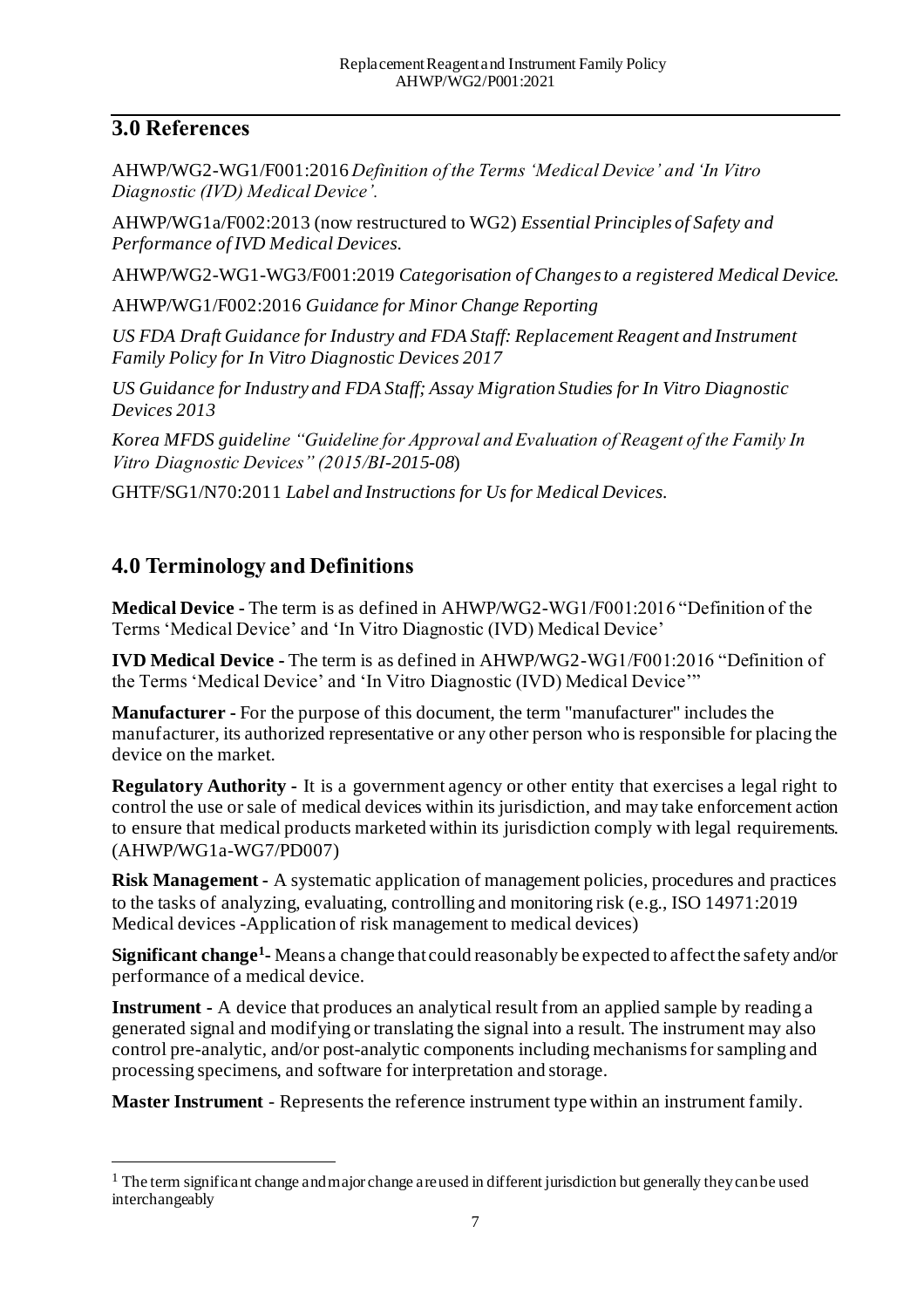**Instrument Family-** A group of two or more instruments produced by (or for) the same manufacturer, having the same general architecture, design, tolerance limits, and capabilities, such as detection methods, signal range and intensity, and reaction conditions. Instruments within a family are the same in terms of the hardware and software components related to the test reaction and interpretation, and share a common device classification regulation and GMDN (Global Medical Device Nomenclature) code or other similar nomenclature designation. Examples of the types of differences between instrument family members include improvements to some features of the user interface, ability for higher sample throughput due to pre-analytical features, or increased data storage.

**Instrument Family Policy** - Describes a mechanism for adding a new instrument family member to a previously approved instrument family

**Reagent -** A substance or component of an IVD Test kit/Assay that allows a target analyte to be detected or measured. An IVD Test kit/Assay typically includes multiple reagents.

**IVD Test kit / Assay -** A set of all reagents, calibrators and controls and instructions needed for measurement or detection of the analyte.

**Test System -** All test components required to perform an in vitro diagnostic test, including but not limited to, clinical laboratory instruments, software, assay reagents, calibrators, and controls.

**Replacement Reagent Policy -** Describes a mechanism for adding an approved test kit/assay to a previously approved instrument.



#### **Figure 1- Visualization of the terminology and definition**

**Label** *-* Is written, printed, or graphic information either appearing on the medical device itself, or on the packaging of each unit, or on the packaging of multiple devices.

**Instructions for Use -** Refers to general and technical information provided by the manufacturer to inform the device user of the medical device or IVD medical device's intended purpose and proper use and of any contraindications, warnings, or precautions to be taken. It is provided by the manufacturer to support and assist the device users in its safe and appropriate use.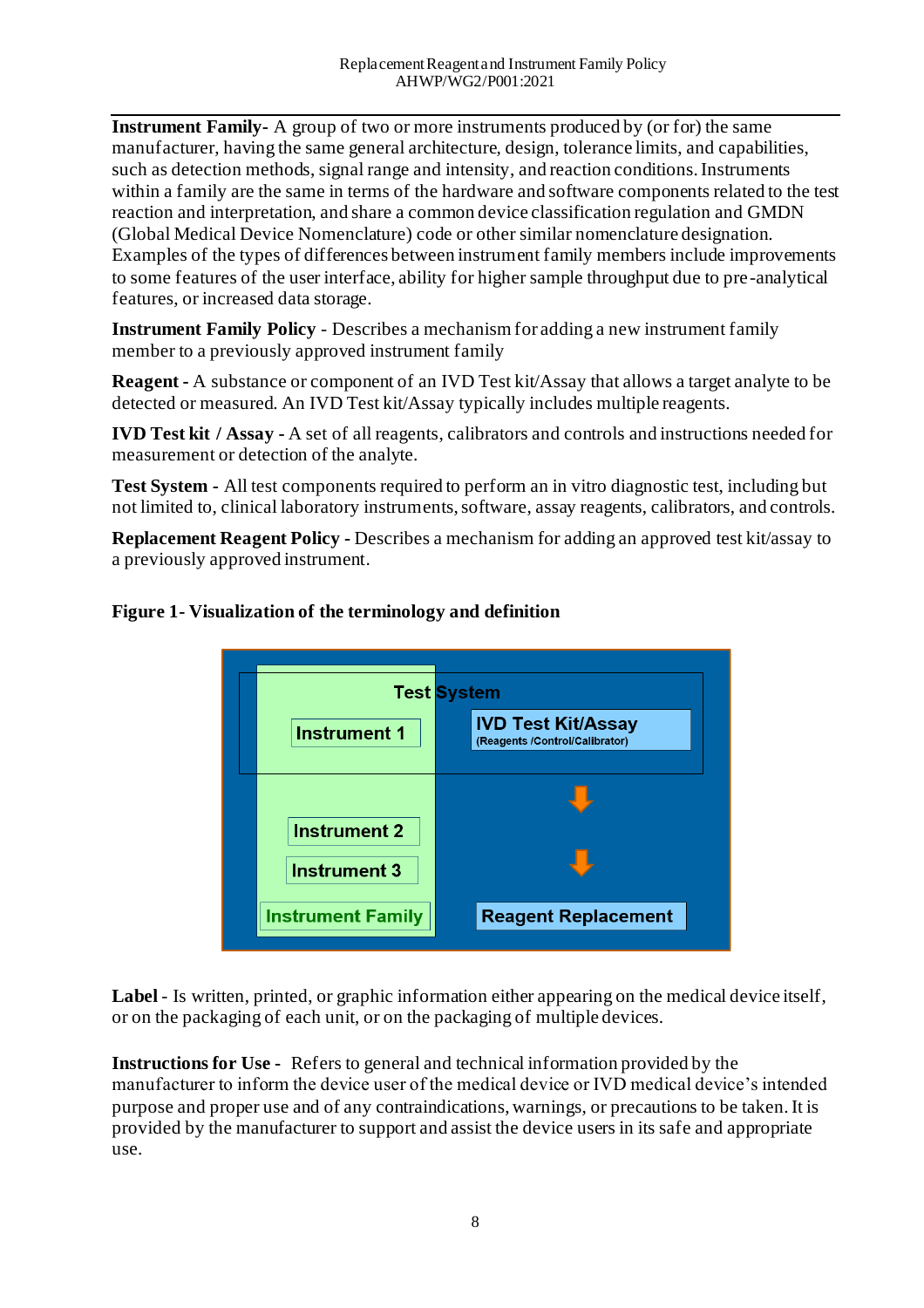**Note :** Instructions for use (IFU) can also be referred to as "package insert" or "directions for use" and may also include "User Manual" or "Technical Manual."

**Self-testing IVD Medical Device** - An IVD medical device intended for use by a lay user who is responsible for collecting the data or specimen, by themselves and on themselves, relying solely on the instructions provided by the manufacturer. This use can also include performing the test and interpreting the results by themselves and on themselves. (Modified from IMDRF/GRRP WG/N47FINAL:2018)

**Lay person** - Individual that does not have formal training in a relevant field or discipline. [SOURCE: ISO 18113-1:2009]

**Note :** Includes the directions supplied by the manufacturer for the use, maintenance, troubleshooting and disposal of an IVD medical device, as well as warnings and precautions.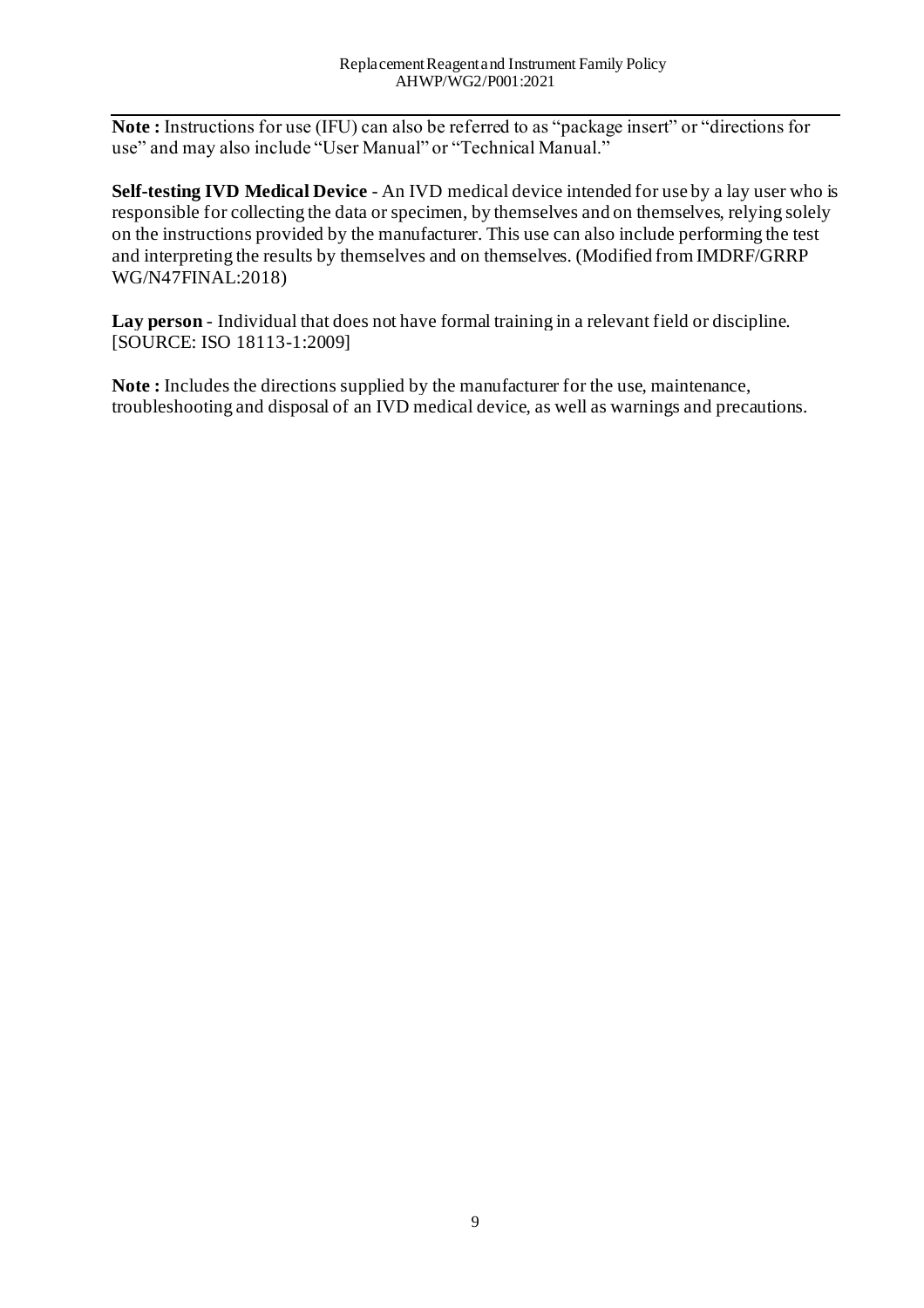#### <span id="page-9-0"></span>**5.0 General Principles**

Before applying the Replacement Reagent or Instrument Family Policy, the registration requirements for the IVD test kit/Assay used with an approved/registered instrument family member should be met, as required by a Regulatory Authority (RA) or Conformity Assessment Body (CAB).

The following scenarios should be considered to determine the appropriate regulatory pathway, if an IVD test kit/Assay manufacturer modifies the test system, e.g. adding a new version of the instrument to the same approved reagent or IVD test kit/Assay evaluated as part of a previously approved test system.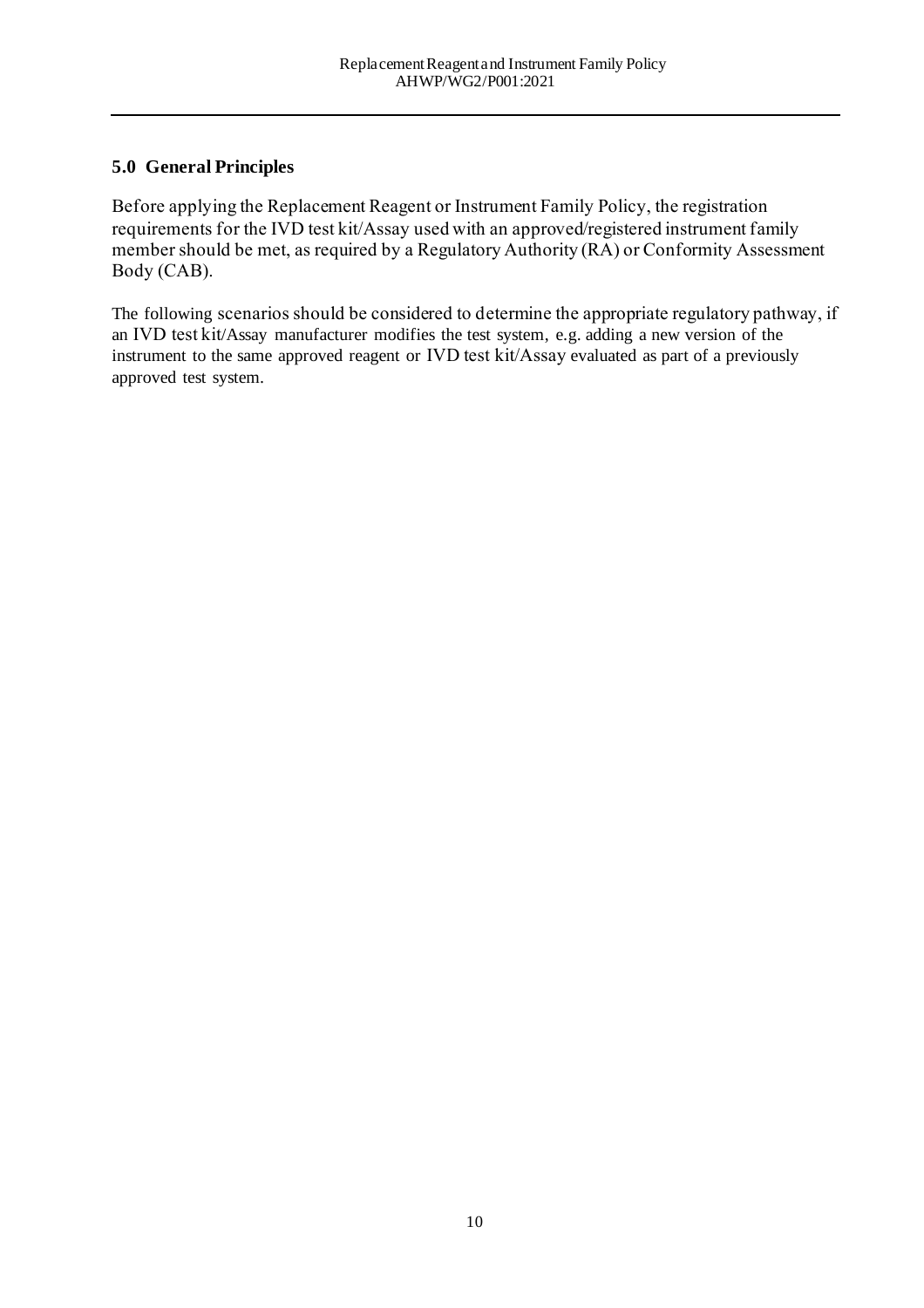#### **Flowchart 1**

#### **Decision Chart for an Approved IVD Test Kit/Assay adding a New Instrument to an already Approved Test System**

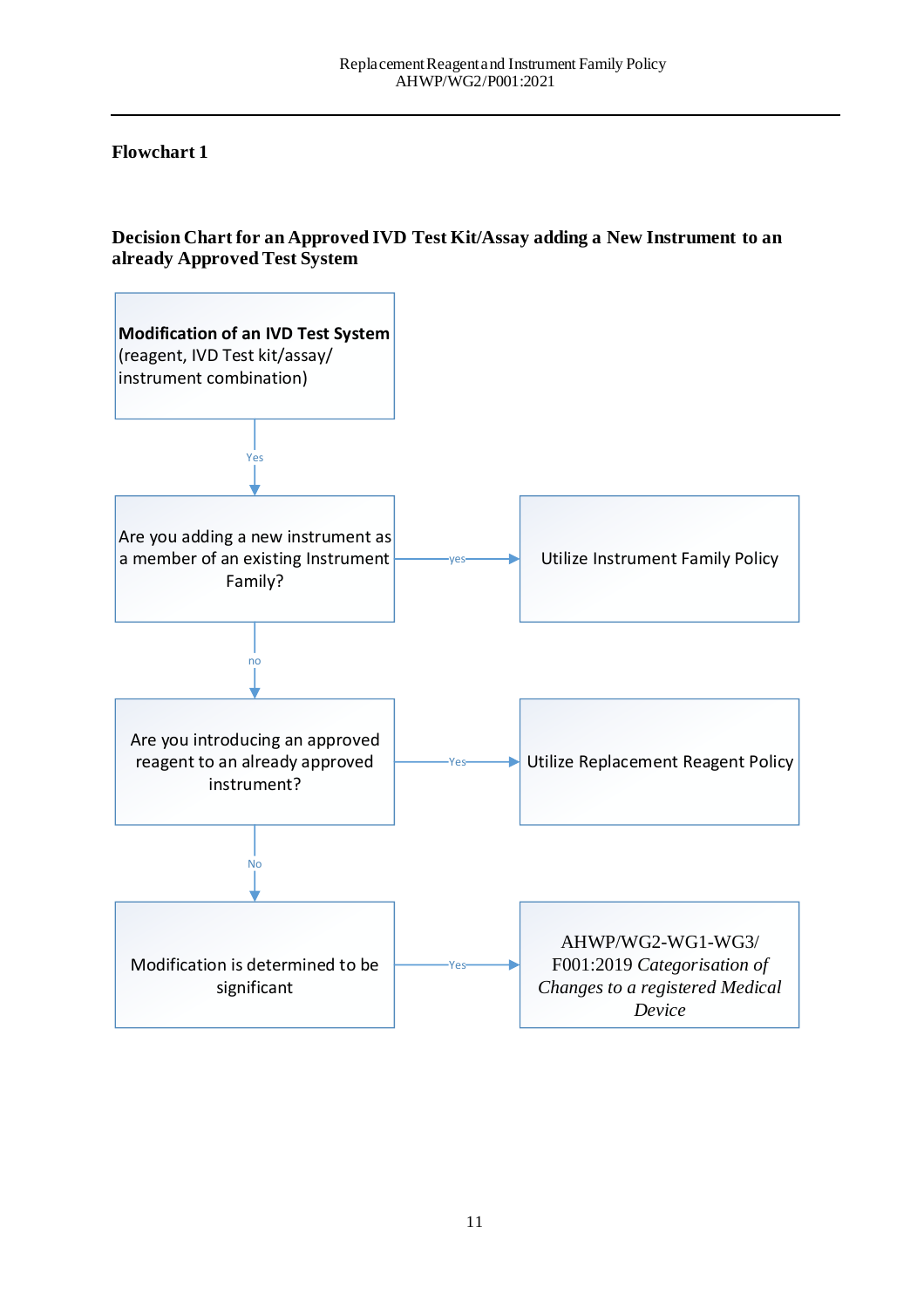#### **5.1 Determination of Which Policy Applies**

<span id="page-11-0"></span>The following tables help to illustrate regulatory scenarios to determine if the Replacement Reagent or Instrument Family Policy Applies.

**Table 1 and Table 2: Determination of Which Policy Applies** (adapted from *US FDA Draft Guidance for Industry and FDA Staff: Replacement Reagent and Instrument Family Policy for In Vitro Diagnostic Devices 2017*)

|                           | <b>Approved Test System</b><br>comprised of |   | Not part of the<br>approved Test System |
|---------------------------|---------------------------------------------|---|-----------------------------------------|
| <b>IVD</b> Test kit/Assay |                                             | B |                                         |
| Instrument                |                                             | B | C'                                      |

| <b>IVD Test kit/Assay and</b><br><b>Instrument combinations</b> | <b>Applicable Regulatory Policy in this</b><br><b>Guideline</b> |
|-----------------------------------------------------------------|-----------------------------------------------------------------|
| $A+B'$ or $B+A'$                                                | <b>Replacement Reagent Policy</b>                               |
| $A+C'$ or $B+C'$                                                | <b>Instrument Family Policy</b>                                 |
| $C+C$ , $C+B$ , $C+A$                                           | Out of scope, significant change                                |

#### **Note:**

IVD Test kit/Assay A was previously approved to be run on Instrument A' based on performance demonstrated with Instrument A'.

IVD Test kit/Assay B was previously approved to be run on Instrument B' based on performance demonstrated with Instrument B'.

<span id="page-11-1"></span>Neither IVD Test kit/Assay C nor Instrument C' is part of an approved test system.

#### **5.2 Instrument Family Policy Requirements – Process and Requirements**

Instrument Family Policy specifically addresses modifications to an instrument by its original manufacturer, to produce a new version of the instrument. Differences between instrument family members include improvements to some features of the user interface, ability for higher sample throughput due to pre-analytical features, or increased data storage. Instruments within a family have the same classification.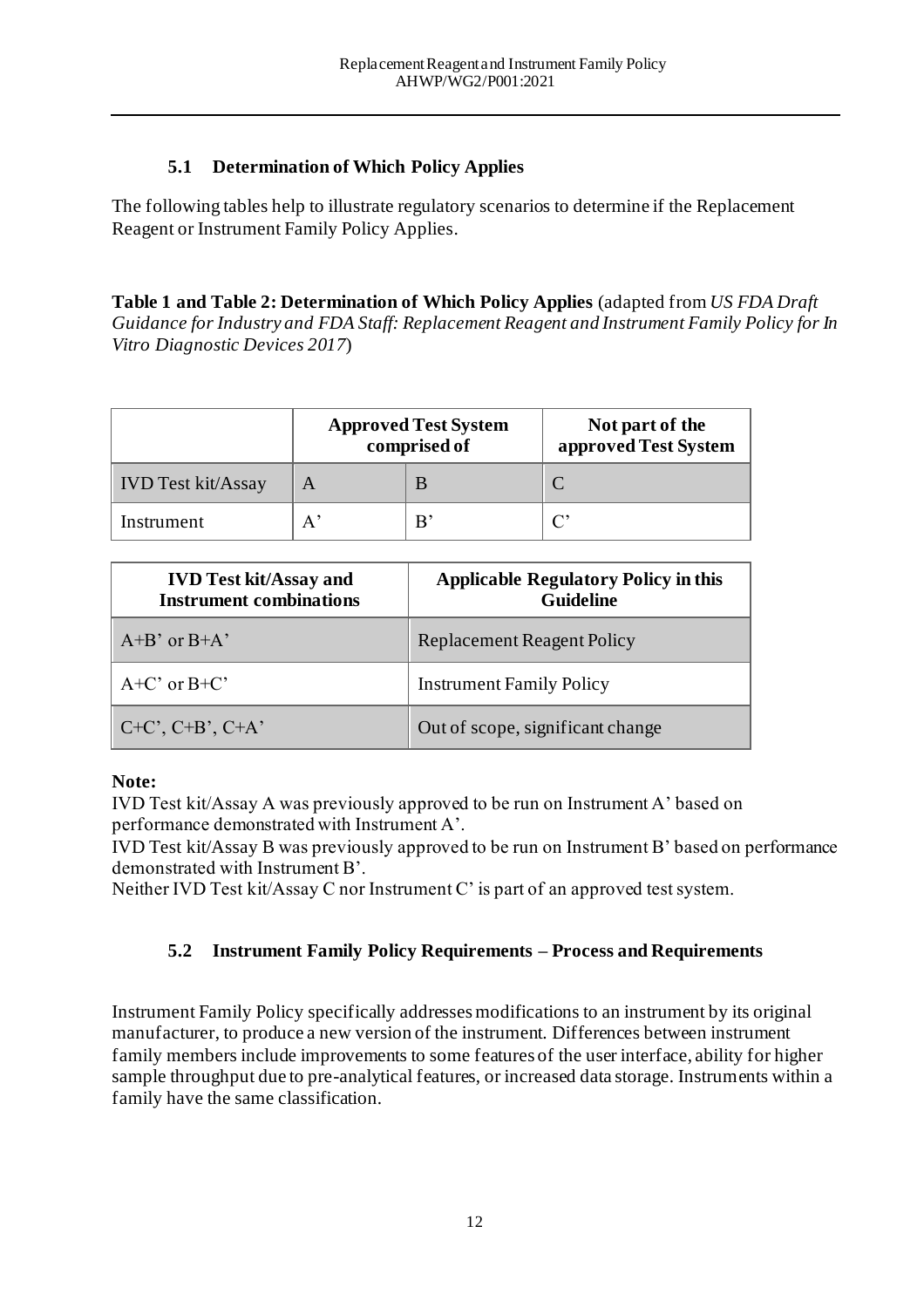#### **In order to determine if an instrument could be a member of an instrument family, the IVD Test kit/Assay manufacturer should make assessments regarding:**

- Instrument features (hardware and software components related to test reaction and interpretation), including software risk,
- Verification and/or validation activities
- Design history files demonstrate that one instrument can be considered a modification of the other

#### <span id="page-12-0"></span>**[0](#page-16-2) Scheme to Follow**

The following flowchart describes how to perform the assessment.

#### **Flowchart 2**

#### **Logic Scheme of the Instrument Family Policy**



#### **5.2.2 Verification and/or Validation Activities**

<span id="page-12-1"></span>The instrument manufacturer should perform testing to confirm that instrument features (the same general architecture, design, tolerance limits, and capabilities, such as detection methods, sample volume, signal range and intensity, and reaction conditions, including software), are within the claimed tolerance limits or criteria.

Criteria for the introduction of a new instrument family member should be method specific, but general enough to evaluate all analytes within each method, and designed to challenge the performance characteristics of all assays.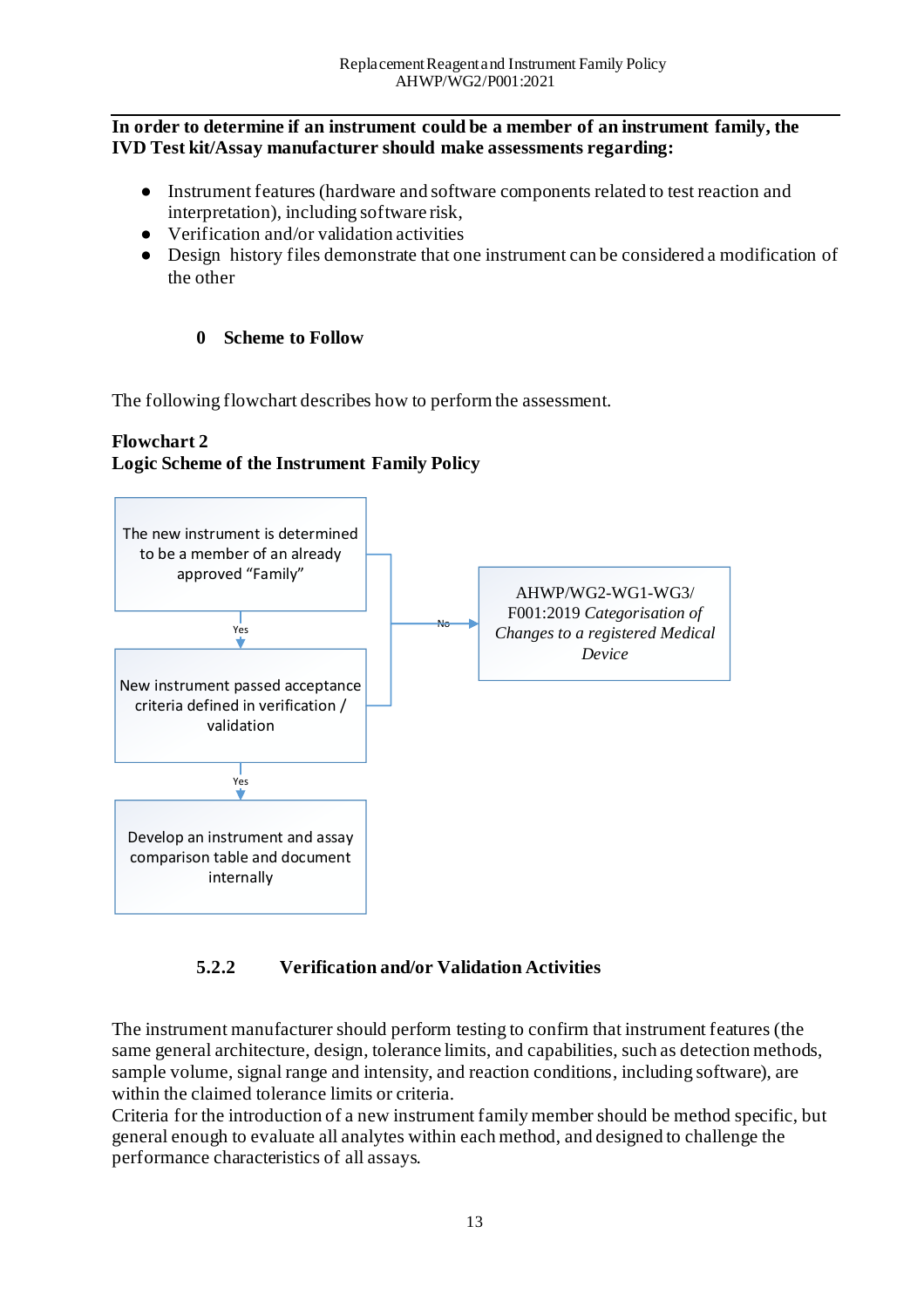#### **5.2.3 Documentation**

The following table depicts an example of the comparison of the instrument features.

## **Table 3**: **Instrument Comparison**

| No.                     | Item of comparison                          | <b>Instrument A</b> | <b>Instrument B</b> |
|-------------------------|---------------------------------------------|---------------------|---------------------|
| $\mathbf{1}$            | <b>Model Name</b>                           |                     |                     |
| $\overline{2}$          | <b>Manufacturer</b>                         |                     |                     |
| $3^{\circ}$             | <b>General Architecture</b>                 |                     |                     |
| $\overline{\mathbf{4}}$ | <b>Design</b>                               |                     |                     |
| 5                       | <b>Tolerance Limit</b>                      |                     |                     |
| 6                       | <b>Detection Method</b>                     |                     |                     |
| $\overline{7}$          | <b>Sample Volume</b>                        |                     |                     |
| 8                       | <b>Signal Range and</b><br><b>Intensity</b> |                     |                     |
| 9                       | <b>Reaction Conditions</b>                  |                     |                     |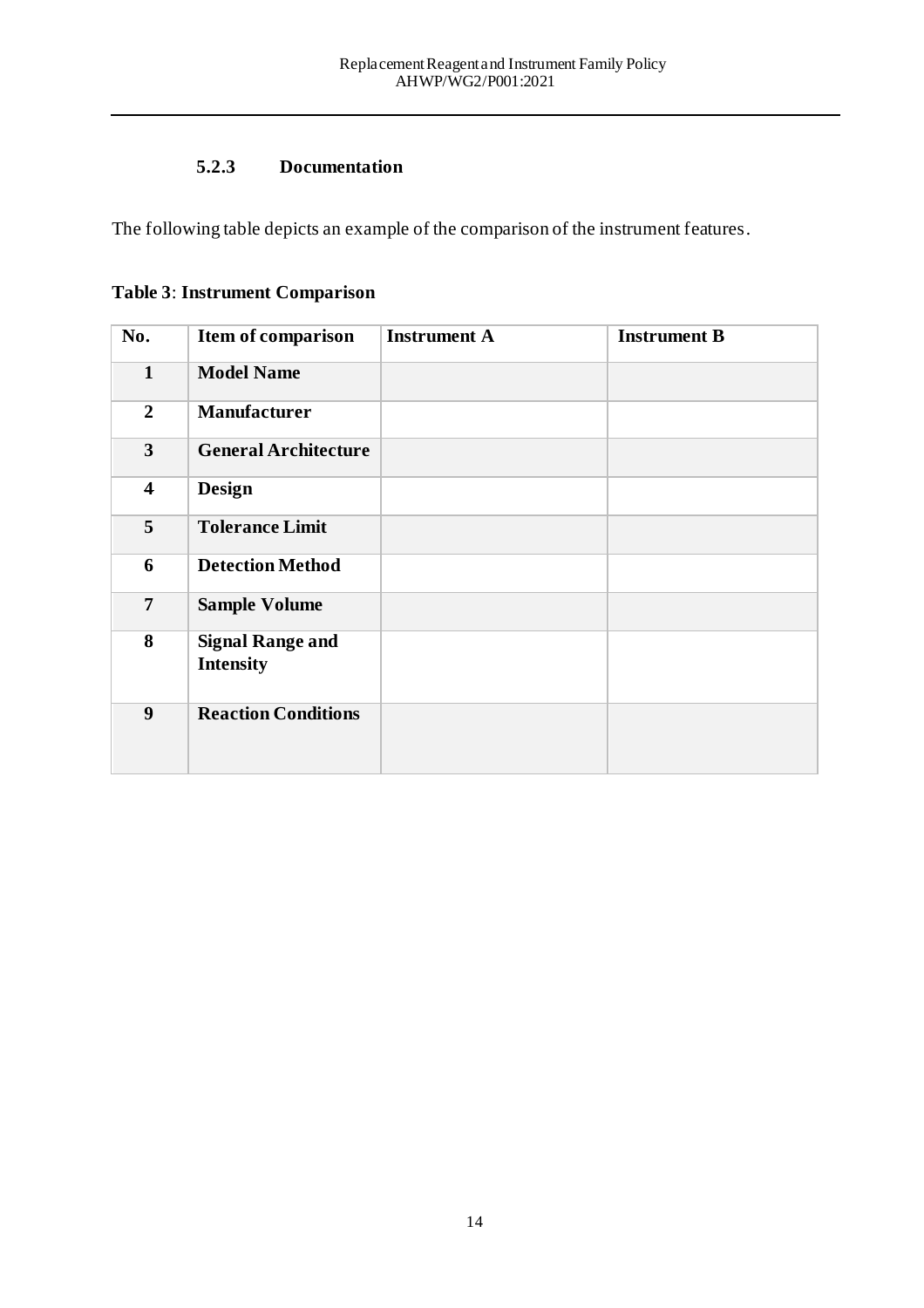#### **5.3 Replacement Reagent Policy – Process and Requirements**

<span id="page-14-0"></span>Generally, approval of test systems is based on Test kit/Assay performance characteristics demonstrated with an instrument (or instruments) specified by the Test kit/Assay manufacturer. The Test kit/Assay and instrument within the same Test system could be manufactured by the same manufacturer or by separate manufacturers.

Replacement Reagent Policy can be used to:

- (1) Apply Test kit/Assay to additional instrument or a newly approved instrument family members
- (2) Basic premise: New combination of previously approved assay and previously approved instrument based on demonstrated equivalent performance.

Once the Test kit/Assay manufacturer modifies the test system by applying the same approved Test kit/Assay to additional instruments evaluated as part of a previously approved test system, the manufacturer should:

- Assess performance of the new combination under the quality system requirements to ensure acceptable performance of the modified test system, and
- Ensure that the modified test system continues to meet design specifications by which the original test kit/Assay was approved.

In order to determine whether to proceed with the modified test system without a new submission for every test kit/Assay, the IVD Test kit/Assay manufacturer should make assessments regarding:

- Test System operating principles,
- Risk, and
- Verification and/or validation activities subject to inspection

#### <span id="page-14-1"></span>**[0](#page-16-2) Scheme to Follow**

The following flowchart describes how to perform the assessment.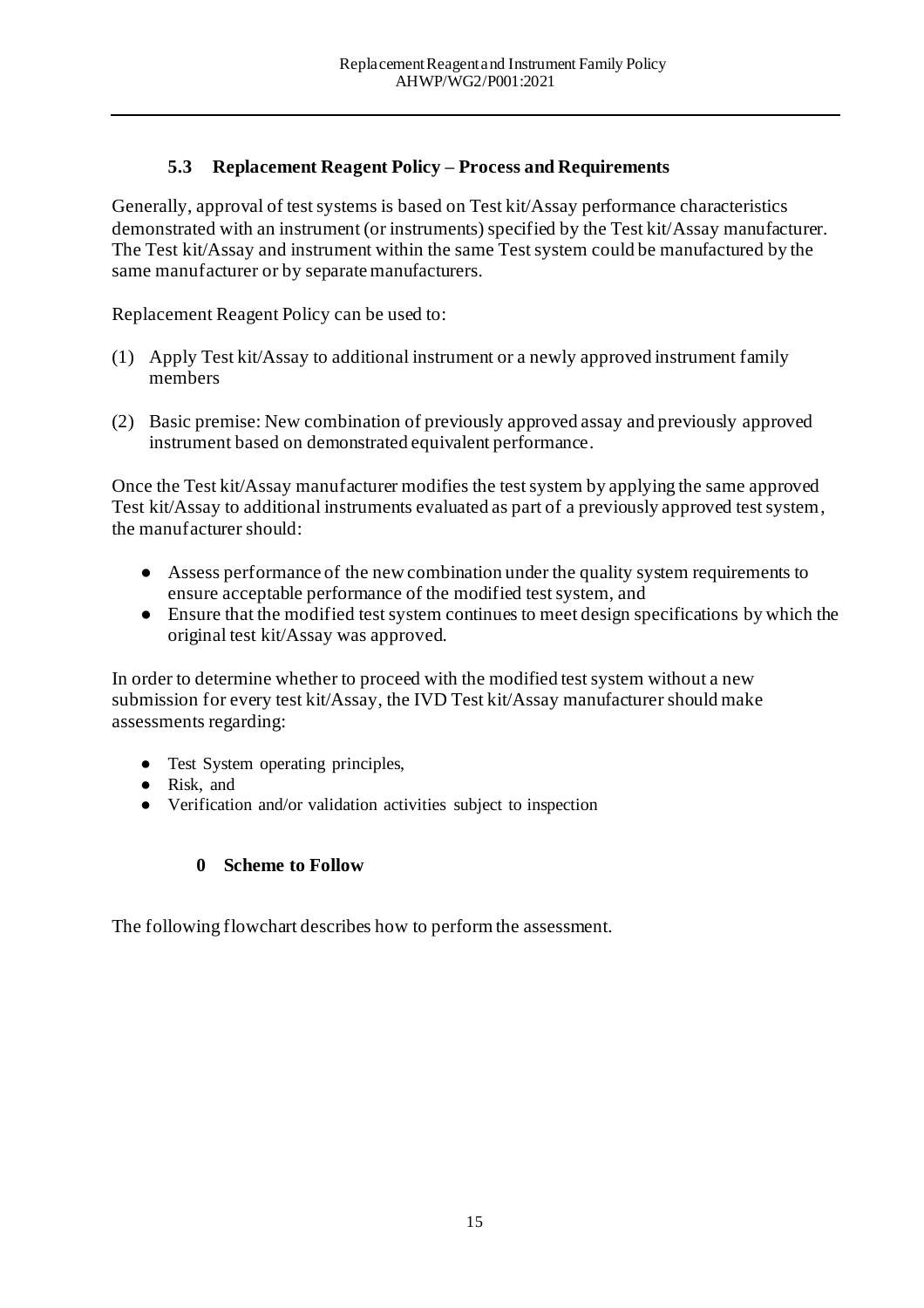#### **Flowchart 3 Logic Scheme of the Replacement Reagent Policy**

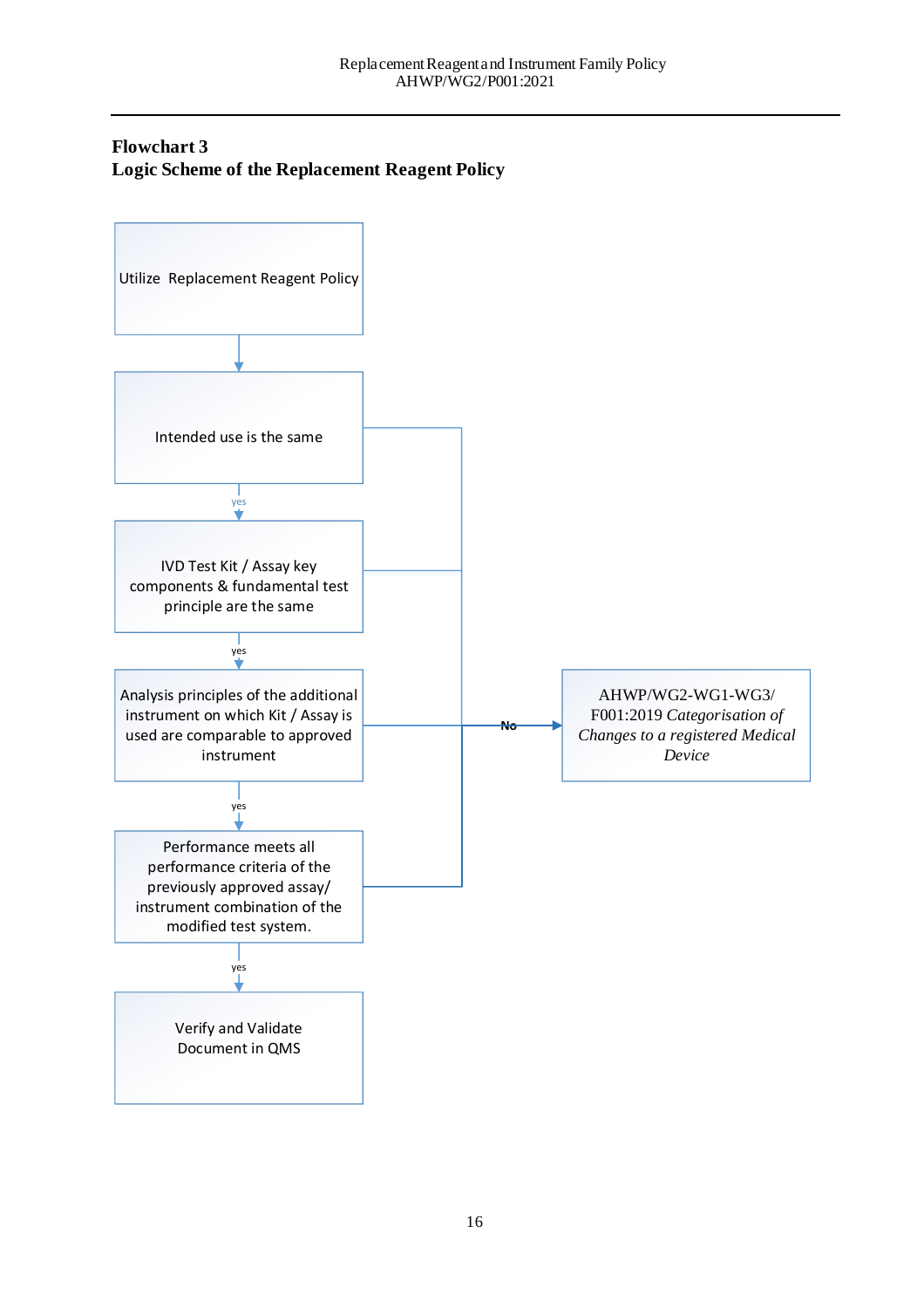#### <span id="page-16-2"></span><span id="page-16-0"></span>錯誤! 找不到參照來源。 **Verification and/or Validation Activities**

The IVD Test kit/Assay manufacturer should perform a risk analysis and verify and/or validate the modified test system as part of the Quality Management System under the design control. Verification and validation activities should be based upon the manufacturer's quality processes, including its risk-based assessment for the specific device and changes involved.

The IVD Test kit/Assay manufacturer should:

- perform a risk-based protocol with acceptance criteria based on the specifications of the originally approved test kit/assay being applied;
- develop a protocol and acceptance criteria for validating the proposed instrument/reagent combination based on the evaluation protocols used in the original device approval;
- challenge the performance characteristics of the IVD Test System;
- consider standard methods and performance criteria that have been established for evaluation of the specific Test System;
- describe the studies to be completed and stipulate the acceptance criteria for each performance parameter (e.g., method comparison, precision, accuracy around decision points, reference range; see example below).
- <span id="page-16-1"></span>● include a statistically valid number of test samples and validated specimen types as appropriate.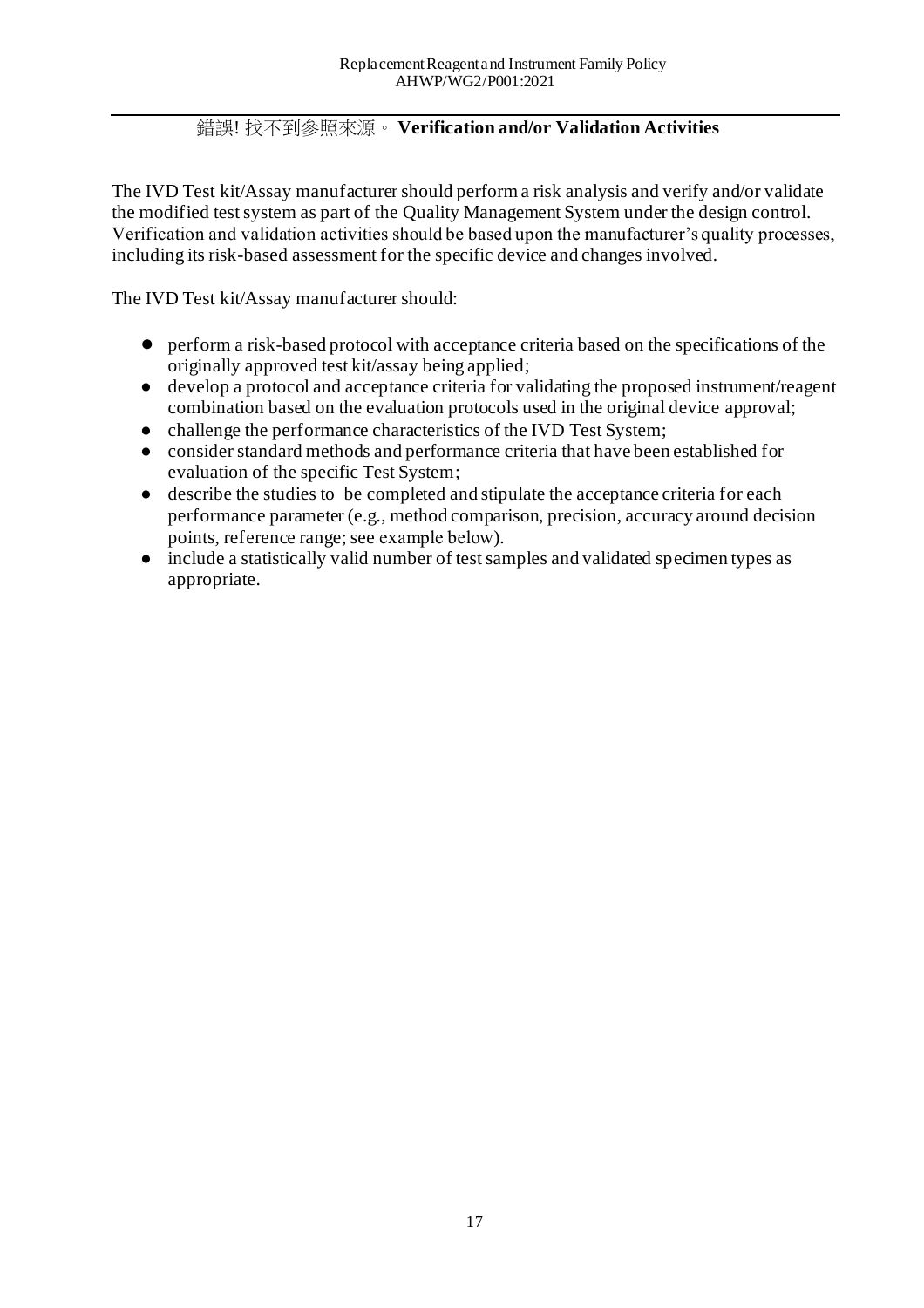#### **5.3.3 Documentation**

The following tables depict examples of the comparison and acceptance criteria for each performance parameter of the approved and modified instrument IVD Test kit/Assay.

**Table 3**: **Instrument IVD Test kit/Assay Comparison** (Replacement Reagent Policy applies, but can be adopted for Instrument Family Policy, where either A' or B' can serve the Master Instrument)

| No.                     | Item of comparison                        | <b>Approved Instrument</b><br>(refer to A' in Table 1) | <b>Approved Instrument</b><br>(refer to B' in Table 1) |
|-------------------------|-------------------------------------------|--------------------------------------------------------|--------------------------------------------------------|
| $\mathbf{1}$            | <b>Model Name</b>                         |                                                        |                                                        |
| $\overline{2}$          | <b>Manufacturer</b>                       |                                                        |                                                        |
| $\overline{3}$          | <b>Intended Use</b>                       |                                                        |                                                        |
| $\overline{\mathbf{4}}$ | <b>Principle of</b><br><b>Measurement</b> |                                                        |                                                        |
| 5                       | <b>Type of Specimen</b>                   |                                                        |                                                        |
| 6                       | <b>Test Kit / Assay</b>                   |                                                        |                                                        |
| 7                       | Specification                             |                                                        |                                                        |
| 8                       | <b>Calibration Method</b>                 |                                                        |                                                        |
| $\boldsymbol{9}$        | <b>Embedded Software</b>                  |                                                        |                                                        |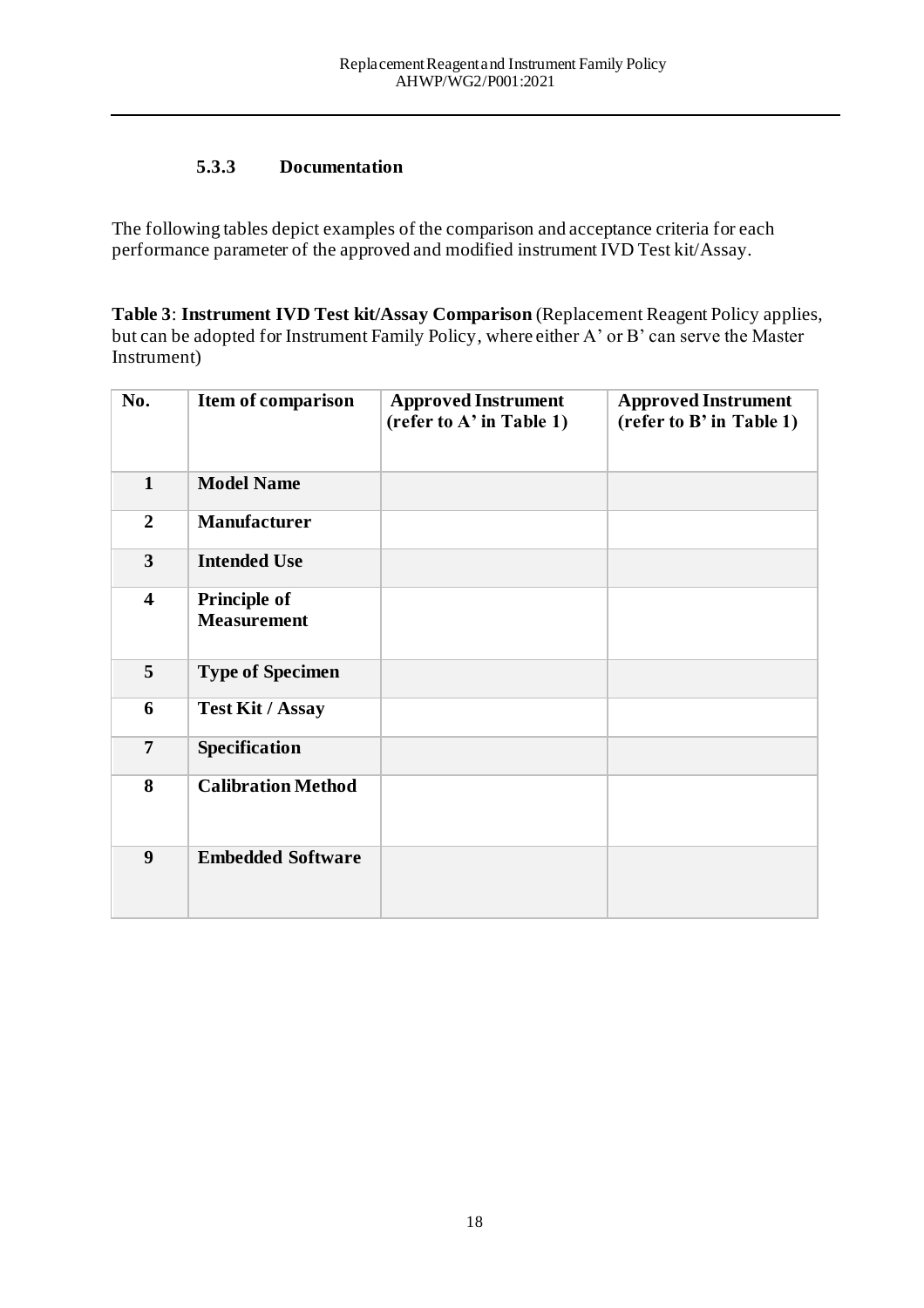**Table 4**: **Acceptance Criteria for Each Performance Parameter Comparison (**Replacement Reagent Policy applies**)**

| No.            | <b>Performance Parameter</b>                                                                                                                                            | <b>Test Method by Each Test Item</b>                                                   |                                                                                                                                             | Identical         |
|----------------|-------------------------------------------------------------------------------------------------------------------------------------------------------------------------|----------------------------------------------------------------------------------------|---------------------------------------------------------------------------------------------------------------------------------------------|-------------------|
|                |                                                                                                                                                                         | Performance of<br>approved Test<br>System<br>(refer to $A+A'$ or<br>$B+B'$ in Table 2) | Performance of<br>approved IVD<br>Test Kit applied<br>to previously<br>approved<br>instrument<br>(refer to $A+B'$ or<br>B+A' in Table<br>2) | /non<br>identical |
|                | Test System & Model Name                                                                                                                                                |                                                                                        |                                                                                                                                             |                   |
| $\mathbf{1}$   | Correlation                                                                                                                                                             |                                                                                        |                                                                                                                                             |                   |
|                | Acceptance Criteria                                                                                                                                                     |                                                                                        |                                                                                                                                             |                   |
| $\overline{2}$ | Precision                                                                                                                                                               |                                                                                        |                                                                                                                                             |                   |
|                | Acceptance Criteria                                                                                                                                                     |                                                                                        |                                                                                                                                             |                   |
| 3              | Sensitivity - Analytical vs Clinical<br>Acceptance Criteria                                                                                                             |                                                                                        |                                                                                                                                             |                   |
| $\overline{4}$ | Accuracy                                                                                                                                                                |                                                                                        |                                                                                                                                             |                   |
|                | Acceptance Criteria                                                                                                                                                     |                                                                                        |                                                                                                                                             |                   |
| 5              | Specificity - Analytical vs Clinical                                                                                                                                    |                                                                                        |                                                                                                                                             |                   |
|                | Acceptance Criteria                                                                                                                                                     |                                                                                        |                                                                                                                                             |                   |
| 6              | Range of reference                                                                                                                                                      |                                                                                        |                                                                                                                                             |                   |
| $\tau$         | <b>Method Comparison</b>                                                                                                                                                |                                                                                        |                                                                                                                                             |                   |
| 8              | Linearity/Recovery                                                                                                                                                      |                                                                                        |                                                                                                                                             |                   |
| 9              | Cut-off concentration (for<br>qualitative assays)                                                                                                                       |                                                                                        |                                                                                                                                             |                   |
| 10             | LoB/LoD/LoQ                                                                                                                                                             |                                                                                        |                                                                                                                                             |                   |
| 11             | Onboard stability<br>(including internal environmental<br>conditions such as IVD Test<br>Kit/Assay primary reagent<br>container or vessel size, shape,<br>construction) |                                                                                        |                                                                                                                                             |                   |
| 12             | Carry over testing (depending on<br>instrument design)                                                                                                                  |                                                                                        |                                                                                                                                             |                   |
| 13             | Hook effect                                                                                                                                                             |                                                                                        |                                                                                                                                             |                   |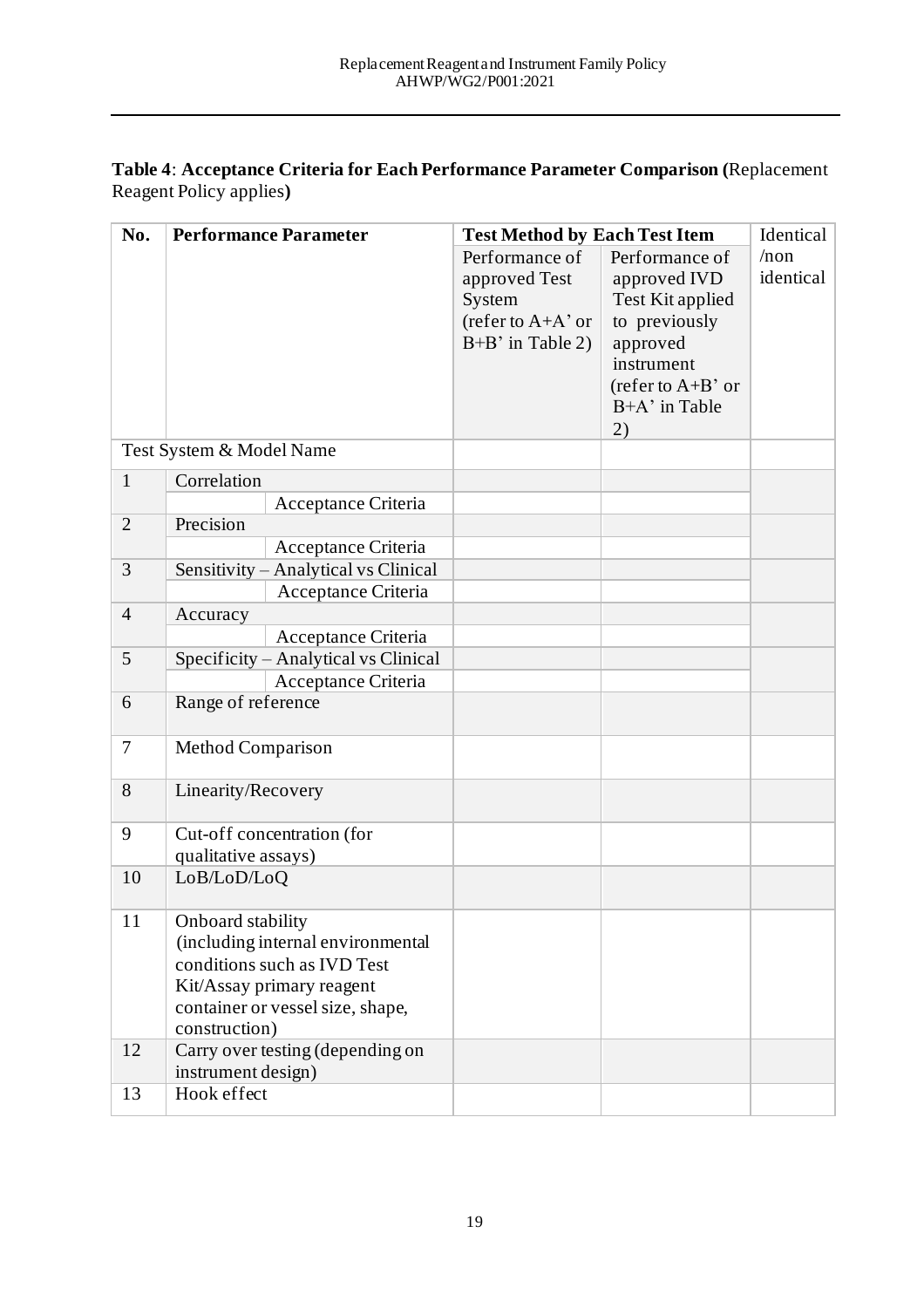## <span id="page-19-1"></span><span id="page-19-0"></span>**6.0 Case Studies**

## **6.1 Examples Instrument Family Policy**

| <b>Example 1</b><br><b>Instrument Family Policy applies</b>                                                                                                                                                                                                 | <b>Assessment</b><br><b>Validation/Verification</b><br><b>Documentation</b>                                                                                                                   |
|-------------------------------------------------------------------------------------------------------------------------------------------------------------------------------------------------------------------------------------------------------------|-----------------------------------------------------------------------------------------------------------------------------------------------------------------------------------------------|
| A new instrument maintains the same measurement<br>technology as the master instrument of the instrument<br>family, e.g. Combination of spectrophotometry and ISE,<br>therefore the manufacturer would like to add it to the<br>approved instrument family. | <b>Assessment</b><br>Analysis principles of the<br>additional instrument on which<br>Test Kit / Assay is used are<br>comparable to approved<br>instrument<br>Design history files demonstrate |
| <b>Instrument Family</b>                                                                                                                                                                                                                                    | that one instrument can be<br>considered a modification of the                                                                                                                                |
| Combination of<br><b>Instrument A</b><br>spectrophotometry<br><b>Master</b><br>and ISE                                                                                                                                                                      | other<br><b>Validation/Verification</b><br><b>Documentation</b>                                                                                                                               |
| Combination of<br><b>Instrument B</b><br>spectrophotometry<br>and ISE                                                                                                                                                                                       | Operator manual<br>Comparisons table of original<br>instrument and new instrument.<br><b>Internal Validation</b><br>Documentation                                                             |
|                                                                                                                                                                                                                                                             | <b>Decision</b><br><b>Instrument Family Policy</b><br>applies                                                                                                                                 |

| <b>Example 2</b>                                                                                                                                                                                                                                                                            | Assessment                                                                                                                                           |
|---------------------------------------------------------------------------------------------------------------------------------------------------------------------------------------------------------------------------------------------------------------------------------------------|------------------------------------------------------------------------------------------------------------------------------------------------------|
| <b>Instrument Family Policy applies</b>                                                                                                                                                                                                                                                     | <b>Validation/Verification</b>                                                                                                                       |
|                                                                                                                                                                                                                                                                                             | <b>Documentation</b>                                                                                                                                 |
| The manufacturer develops an instrument with double<br>throughput by duplicating the measuring cell. All<br>instrument components and design specification remain the<br>same. Internal validation protocol defines appropriate<br>performance testing for applying the approved assay menu | <b>Assessment</b><br>Analysis principles of the<br>additional instrument on which<br>Test Kit / Assay is used are the<br>same to approved instrument |
| from the original instrument to the high throughput<br>instrument.                                                                                                                                                                                                                          | Design history files demonstrate<br>that one instrument can be<br>considered a modification of the<br>other                                          |
|                                                                                                                                                                                                                                                                                             | <b>Validation/Verification</b>                                                                                                                       |
|                                                                                                                                                                                                                                                                                             | <b>Documentation</b>                                                                                                                                 |
|                                                                                                                                                                                                                                                                                             | Operator manual                                                                                                                                      |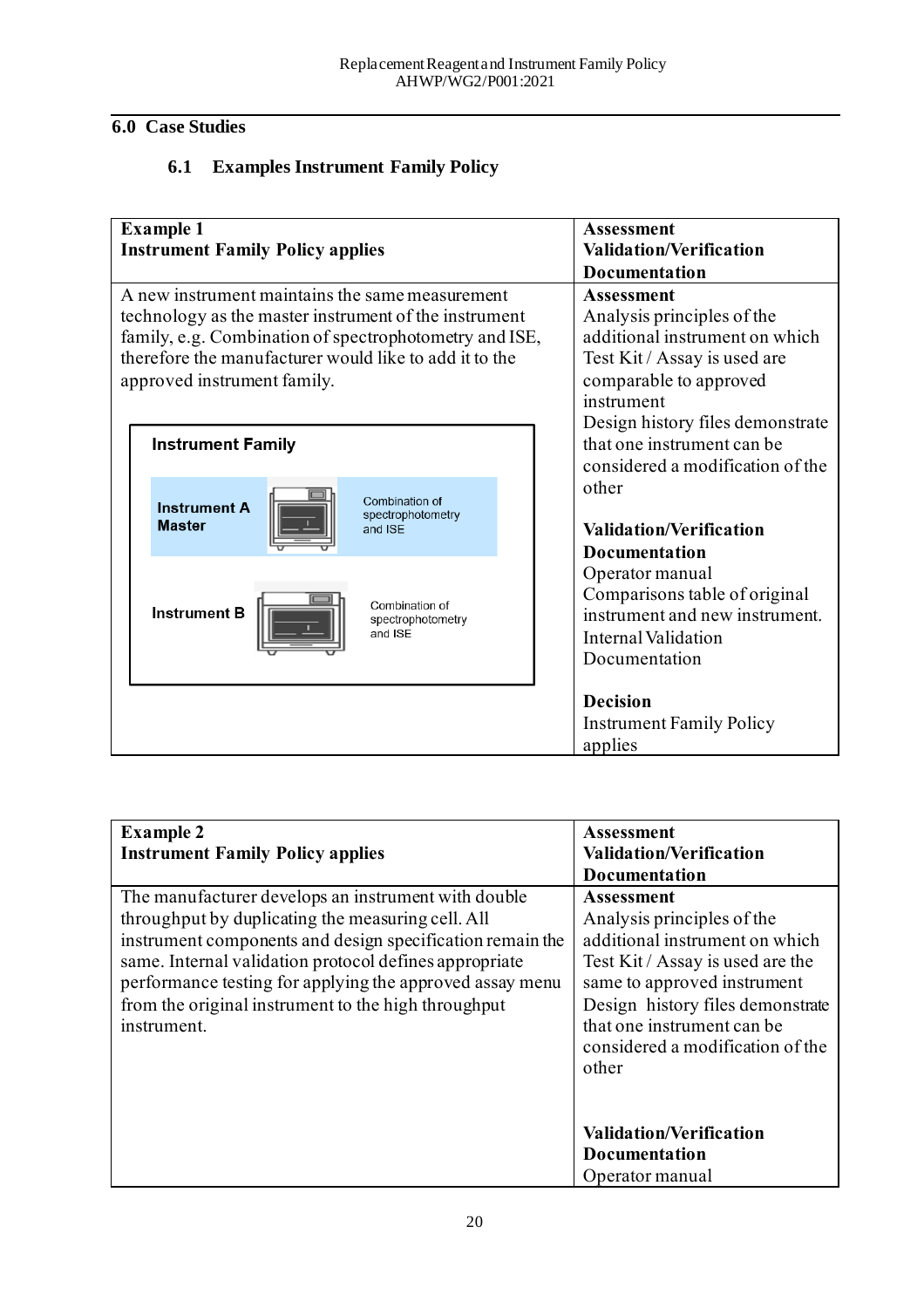

## <span id="page-20-0"></span>**6.2 Examples - Replacement Reagent Policy**

| <b>Example 3</b><br><b>Replacement Reagent Policy applies</b>                                                                                                                                                                                                                                                                                                                                                                                                                                                                                                                                                                                                                   | <b>Assessment</b><br><b>Validation/Verification</b><br><b>Documentation</b>                                                                                                                                                                                                                                                                 |
|---------------------------------------------------------------------------------------------------------------------------------------------------------------------------------------------------------------------------------------------------------------------------------------------------------------------------------------------------------------------------------------------------------------------------------------------------------------------------------------------------------------------------------------------------------------------------------------------------------------------------------------------------------------------------------|---------------------------------------------------------------------------------------------------------------------------------------------------------------------------------------------------------------------------------------------------------------------------------------------------------------------------------------------|
| A manufacturer (and owner of the assay) has approved a<br>new IVD test kit/assay for high sensitive CRP (C-reactive<br>protein) on an automatic IVD instrument.<br>The manufacturer wants to apply "a new IVD test<br>kit/assay" with the "approved IVD test kit/assay for CRP to<br>the additional approved members of the instrument family.<br>The reagent volumes of the new IVD test kit/assay used by<br>the additional instruments is the same (50 ul). The reagents<br>to sample ratio is unchanged. The validation on the<br>additional instruments shows equivalent performance<br>meeting all previously determined specification of the<br>approved test kit/assay. | <b>Assessment</b><br>Performance of the modified test<br>system does not significantly<br>change the analytical / clinical<br>validity of the approved test<br>system<br><b>Validation/Verification</b><br><b>Documentation</b><br>Risk assessment<br>Validation and Verification<br>Protocol<br>Comparison table of the two<br>instruments |
| approved<br><b>CRP Test</b><br><b>Test System</b><br><b>Reagent volume</b><br>50uL                                                                                                                                                                                                                                                                                                                                                                                                                                                                                                                                                                                              | Acceptance criteria for each<br>performance parameter<br>comparison<br><b>Decision</b>                                                                                                                                                                                                                                                      |
| approved<br><b>CRP Test</b><br><b>Reagent volume</b><br><b>Additional</b><br>50uL<br>Instrument                                                                                                                                                                                                                                                                                                                                                                                                                                                                                                                                                                                 | <b>Replacement Reagent Policy</b><br>applies                                                                                                                                                                                                                                                                                                |
| This example can also be applied to multiple assays that fit<br>the same criteria if desired.                                                                                                                                                                                                                                                                                                                                                                                                                                                                                                                                                                                   |                                                                                                                                                                                                                                                                                                                                             |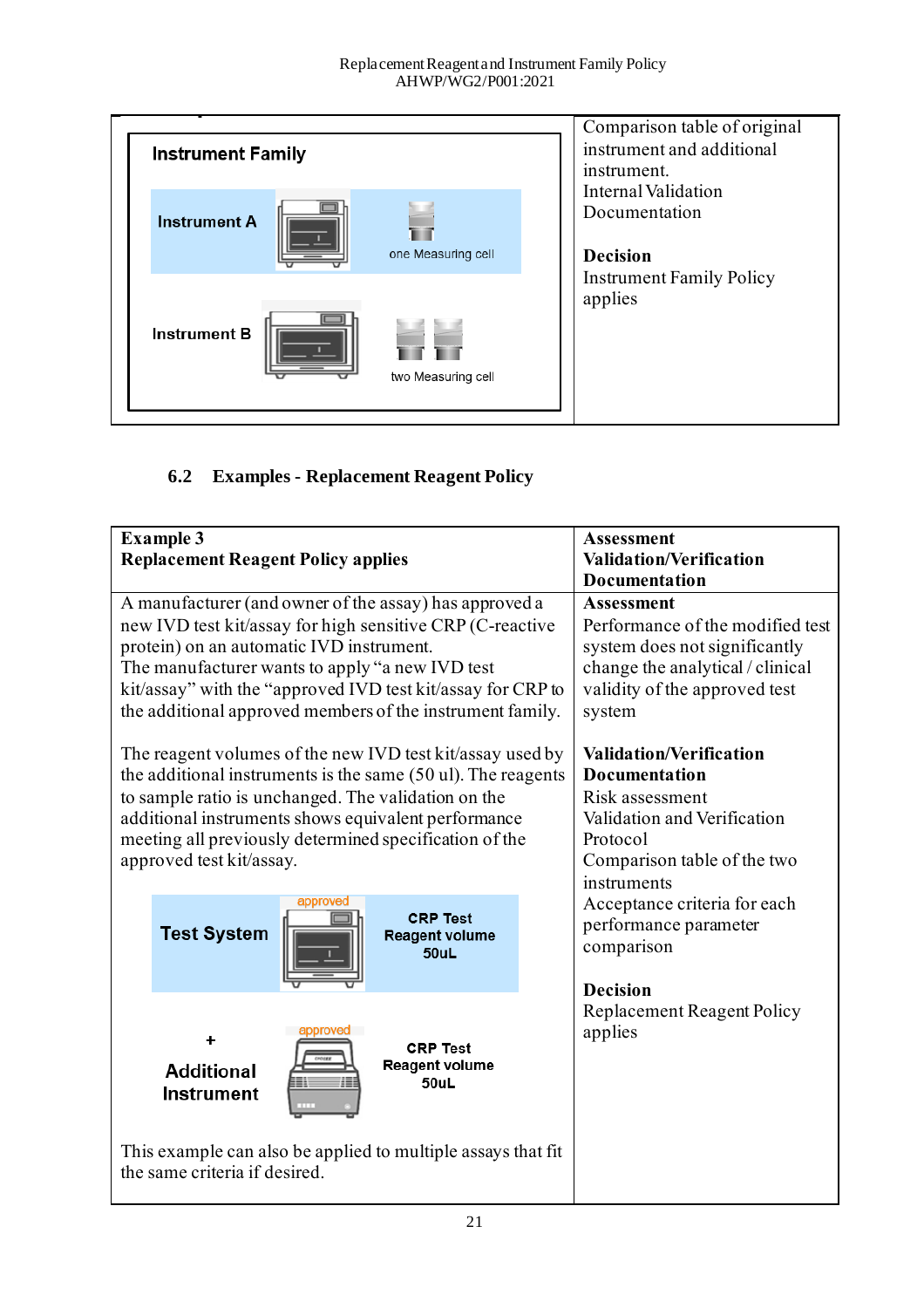| <b>Example 4</b><br><b>Replacement Reagent Policy applies</b>                                                                                                                                                                                                                                                                                                                                                                                                                                                  |          | <b>Assessment</b><br><b>Validation/Verification</b>                                                                                                                                                                                                                                       |                                                                                                                   |
|----------------------------------------------------------------------------------------------------------------------------------------------------------------------------------------------------------------------------------------------------------------------------------------------------------------------------------------------------------------------------------------------------------------------------------------------------------------------------------------------------------------|----------|-------------------------------------------------------------------------------------------------------------------------------------------------------------------------------------------------------------------------------------------------------------------------------------------|-------------------------------------------------------------------------------------------------------------------|
|                                                                                                                                                                                                                                                                                                                                                                                                                                                                                                                |          |                                                                                                                                                                                                                                                                                           | <b>Documentation</b>                                                                                              |
| A manufacturer (and owner of the assay) has approved a<br>new IVD test kit/assay for high sensitive CRP (C-reactive<br>protein) on an automatic IVD instrument.<br>The manufacturer wants to apply "a new IVD test<br>kit/assay" with the "approved IVD test kit/assay for CRP to<br>the additional approved members of the instrument family.<br>The reagent volumes of the new IVD test kit/assay used by<br>the additional instruments vary from 50 to 75 uL.<br>The reagents to sample ratio is unchanged. |          | <b>Assessment</b><br>Performance of the modified test<br>system does not significantly<br>change the analytical / clinical<br>validity of the approved test<br>system as it is the same reagent<br>with different volume and<br>unchanged sample ratio.<br><b>Validation/Verification</b> |                                                                                                                   |
| The validation on the additional instruments shows<br>equivalent performance meeting all previously determined<br>specification of the approved test kit/assay.                                                                                                                                                                                                                                                                                                                                                |          | <b>Documentation</b><br>Risk assessment<br>Validation and Verification<br>Protocol                                                                                                                                                                                                        |                                                                                                                   |
| <b>Test System</b>                                                                                                                                                                                                                                                                                                                                                                                                                                                                                             | approved | <b>CRP Test</b><br><b>Reagent volume</b><br>50uL                                                                                                                                                                                                                                          | Comparison table of the two<br>instruments<br>Acceptance criteria for each<br>performance parameter<br>comparison |
| <b>Additional</b><br>Instrument                                                                                                                                                                                                                                                                                                                                                                                                                                                                                | approved | <b>CRP Test</b><br><b>Reagent volume</b><br>50-75uL                                                                                                                                                                                                                                       | <b>Decision</b><br><b>Replacement Reagent Policy</b><br>applies                                                   |

| <b>Example 5</b><br><b>Replacement Reagent Policy applies</b>                                                                                                                                                                                                                                                                                                                                                                                                   | <b>Assessment</b><br><b>Validation/Verification</b><br><b>Documentation</b>                                                                                                                                              |
|-----------------------------------------------------------------------------------------------------------------------------------------------------------------------------------------------------------------------------------------------------------------------------------------------------------------------------------------------------------------------------------------------------------------------------------------------------------------|--------------------------------------------------------------------------------------------------------------------------------------------------------------------------------------------------------------------------|
| A manufacturer wants to move the approved assay for<br>Ferritin immunoassay with a new reagent container to a<br>new member(s) of an instrument family.<br>The change to a new container with the same material is<br>validated. The composition of the reagents used are the<br>same, and new reagent containers meet all shelf life and<br>open onboard stability claims. All performance claims of<br>the assays applied to the new instrument (member of an | <b>Assessment</b><br><b>IVD Test Kit / Assay key</b><br>components & fundamental test<br>principle are the same<br>Performance of the modified test<br>system does not significantly<br>change the analytical / clinical |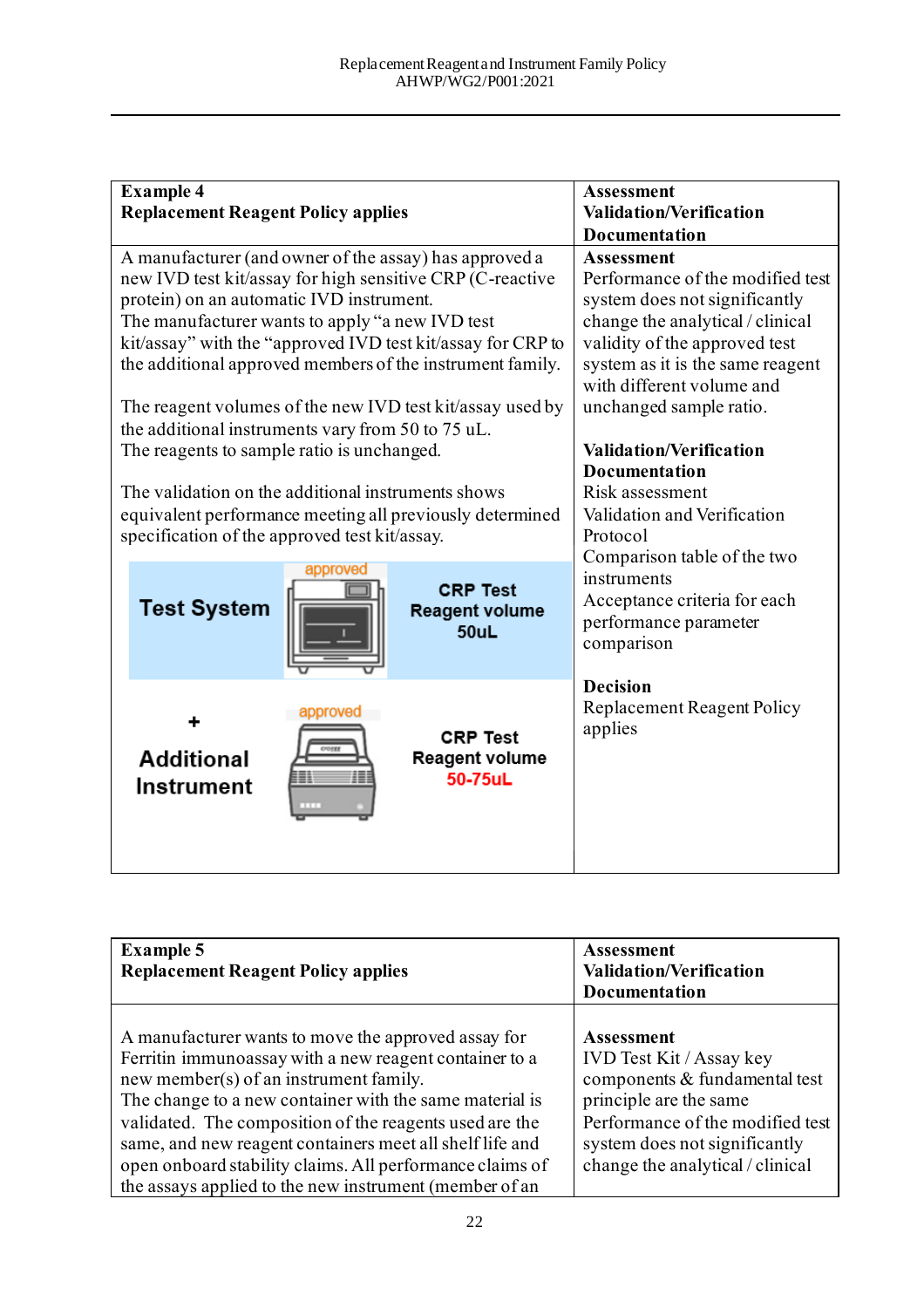| instrument family) meet the original test kit/assay                                                     | validity of the approved test                                                                                                                                                             |
|---------------------------------------------------------------------------------------------------------|-------------------------------------------------------------------------------------------------------------------------------------------------------------------------------------------|
| specifications.                                                                                         | system                                                                                                                                                                                    |
| approved<br><b>Ferritin</b><br><b>Test System</b><br>Immunoassay<br>Reagent<br><b>Container A</b>       | <b>Validation/Verification</b><br>Documentation<br>Risk assessment<br>Validation and Verification                                                                                         |
| approved<br>Ferritin<br>Immunoassay<br><b>Additional</b><br>Reagent<br>Instrument<br><b>Container B</b> | Protocol<br>Comparison table of the two<br>instruments<br>Acceptance criteria for each<br>performance parameter<br>comparison<br><b>Decision</b><br>Replacement Reagent Policy<br>applies |

### <span id="page-22-0"></span>**6.3 Examples – Not in Scope of Replacement Reagent or Instrument Family Policy**

| <b>Example 6</b>                                          |                                 |          |                                                                                                                                               | Assessment                                                                                           |
|-----------------------------------------------------------|---------------------------------|----------|-----------------------------------------------------------------------------------------------------------------------------------------------|------------------------------------------------------------------------------------------------------|
| <b>Neither Replacement Reagent nor Instrument Family</b>  |                                 |          |                                                                                                                                               | <b>Validation/Verification</b>                                                                       |
| <b>Policy applies</b>                                     |                                 |          |                                                                                                                                               | <b>Documentation</b>                                                                                 |
| A manufacturer would like to add an additional member of  |                                 |          | <b>Assessment</b>                                                                                                                             |                                                                                                      |
| an instrument to the instrument family.                   |                                 |          | Performance of the modified test                                                                                                              |                                                                                                      |
| The application of the additional member of the family is |                                 |          | system does significantly change                                                                                                              |                                                                                                      |
| not able to meet the low-end sensitivity claim of the     |                                 |          | the analytical / clinical validity                                                                                                            |                                                                                                      |
| original instrument.                                      |                                 |          | of the approved test system                                                                                                                   |                                                                                                      |
|                                                           | <b>Test System</b>              | approved | Sensitivity of Testkit/Assay A<br>Limit of Blank $\leq$ 3 pg/mL<br>Limit of Detection $\leq$ 5 pg/mL<br>Limit of Quantitation $\leq 25$ pg/mL | AHWP/WG2-WG1-<br>WG3/F001:2019 Categorisation<br>of Changes to a registered<br><b>Medical Device</b> |
|                                                           | <b>Additional</b><br>Instrument |          | Sensitivity of Testkit/Assay A<br>Limit of Blank $\leq 4$ pg/mL<br>Limit of Detection $\leq 6$ pg/mL<br>Limit of Quantitation $\leq 25$ pg/mL | <b>Decision</b><br>Not in scope of Replacement<br>Reagent and/or Instrument<br><b>Family Policy</b>  |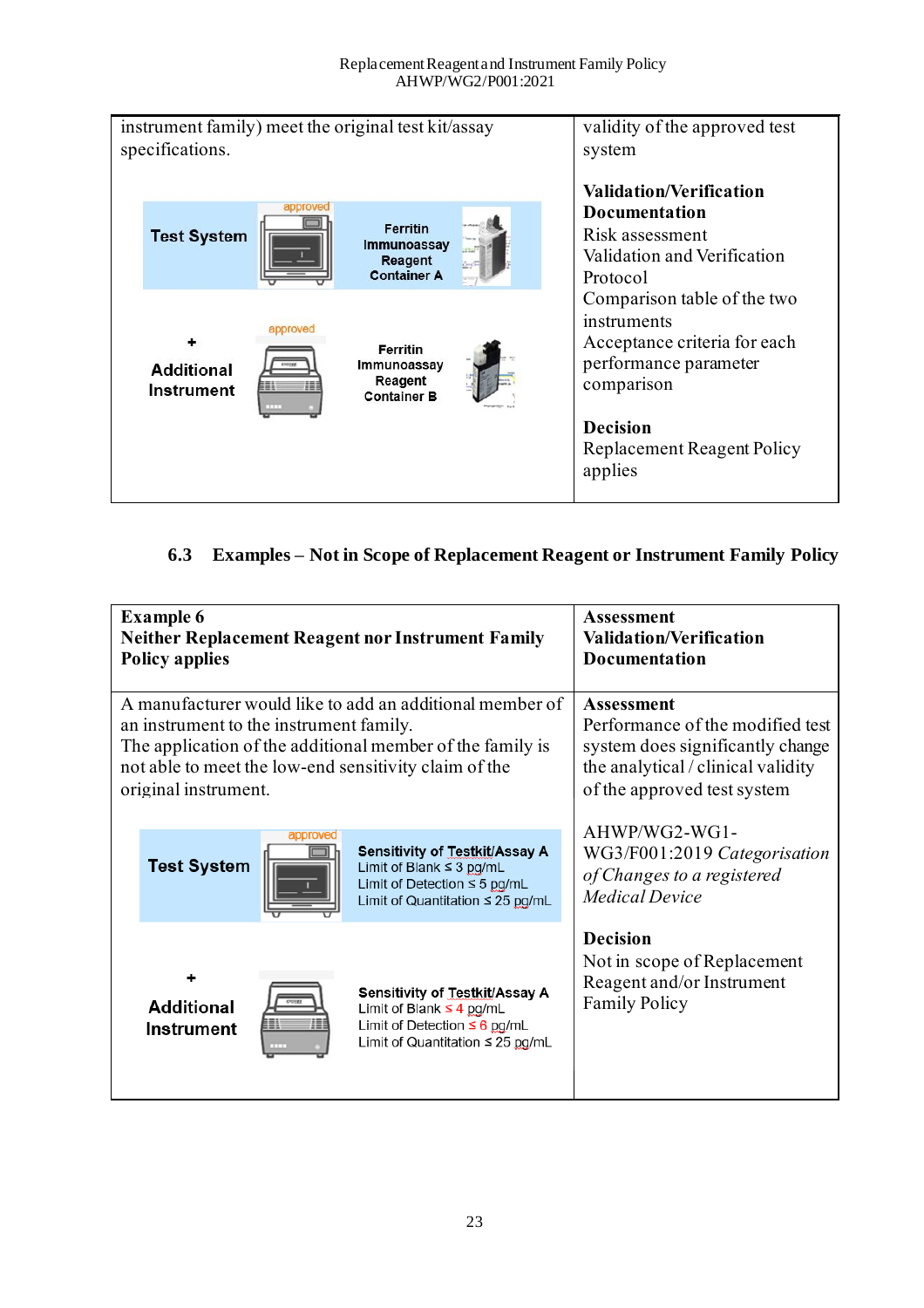| <b>Example 7</b><br><b>Neither Replacement Reagent nor Instrument Family</b><br><b>Policy applies</b>                                                                                                                                              | <b>Assessment</b><br><b>Validation/Verification</b><br><b>Documentation</b>                                                                                                                                                     |
|----------------------------------------------------------------------------------------------------------------------------------------------------------------------------------------------------------------------------------------------------|---------------------------------------------------------------------------------------------------------------------------------------------------------------------------------------------------------------------------------|
| AHWP/WG2-WG1-WG3/F001:2019 Categorisation of<br>Changes to a registered Medical Device applies                                                                                                                                                     |                                                                                                                                                                                                                                 |
| The manufacturer would like to add a new instrument with<br>an additional measurement technology e.g. HPLC which is<br>not approved within the instrument family as the master<br>instrument of the instrument family.<br><b>Instrument Family</b> | <b>Assessment</b><br>Analysis principles of the new<br>instrument on which Kit/Assay<br>is used are different<br>Design history files demonstrate<br>that one instrument cannot be<br>considered a modification of the<br>other |
| spectrophotometry<br><b>Instrument A</b><br>measurement<br><b>Master</b>                                                                                                                                                                           | <b>Decision</b><br>Not in scope of Replacement<br>Reagent and/or Instrument                                                                                                                                                     |
| Add HPLC as<br><b>Instrument B</b><br>additional<br>measurement                                                                                                                                                                                    | <b>Family Policy</b>                                                                                                                                                                                                            |

| <b>Example 8</b><br><b>Neither Replacement Reagent nor Instrument Family</b><br><b>Policy applies</b><br>AHWP/WG2-WG1-WG3/F001:2019 Categorisation of<br>Changes to a registered Medical Device applies                                                                                                                                                                                 | Assessment<br><b>Validation/Verification</b><br><b>Documentation</b>                                                                                                                                                                                                                                                      |
|-----------------------------------------------------------------------------------------------------------------------------------------------------------------------------------------------------------------------------------------------------------------------------------------------------------------------------------------------------------------------------------------|---------------------------------------------------------------------------------------------------------------------------------------------------------------------------------------------------------------------------------------------------------------------------------------------------------------------------|
| A manufacturer is developing new test kits/assays or<br>significantly change the test kits<br>Examples are<br>Change of supplier of antibody with specification<br>change<br>Significant specification change of primer<br>$\bullet$<br>Different composition of the reagent<br>$\bullet$<br>Change of test principle<br>$\bullet$<br>Change of sample/reagent ratios<br>Recommendation | <b>Assessment</b><br>Evaluate if it is a significant<br>change of IVD Test Kit / Assay<br>in regards of components and or<br>test principle and if<br>key components & fundamental<br>test principle are different<br><b>Decision</b><br>Not in scope of Replacement<br>Reagent and/or Instrument<br><b>Family Policy</b> |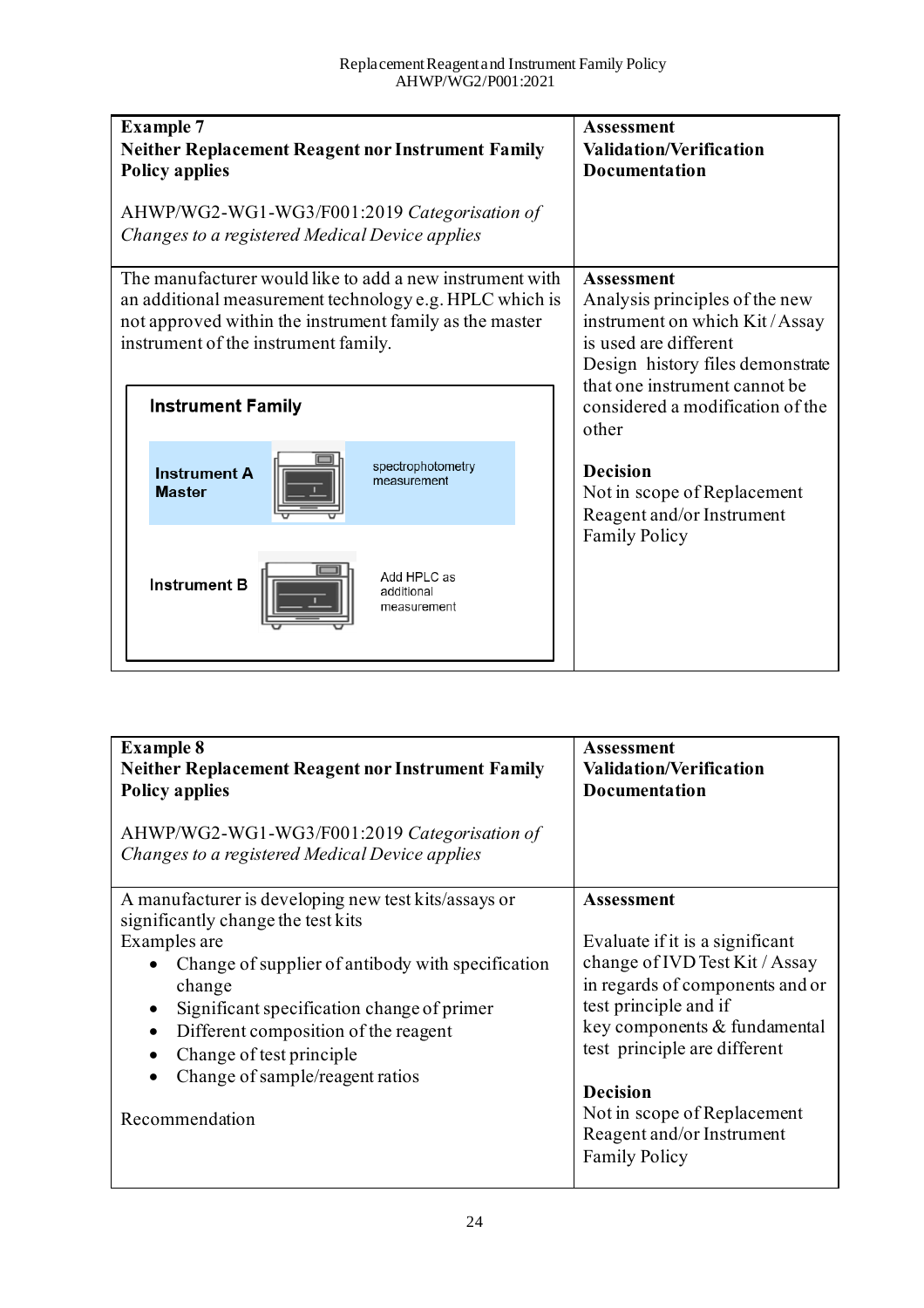#### Replacement Reagent and Instrument Family Policy AHWP/WG2/P001:2021



| <b>Example 9</b><br><b>Neither Replacement Reagent nor Instrument Family</b><br><b>Policy applies</b>                                                                                                                                                                                                                | <b>Assessment</b><br><b>Validation/Verification</b><br><b>Documentation</b>                                                                                                                          |
|----------------------------------------------------------------------------------------------------------------------------------------------------------------------------------------------------------------------------------------------------------------------------------------------------------------------|------------------------------------------------------------------------------------------------------------------------------------------------------------------------------------------------------|
| AHWP/WG2-WG1-WG3/F001:2019 Categorisation of<br>Changes to a registered Medical Device applies                                                                                                                                                                                                                       |                                                                                                                                                                                                      |
| A manufacturer is adding new sample type to the intended<br>use of a test kits/assays, for example the test kits/assays<br>were approved with serum and plasma samples and the<br>manufacturer added urine as a new sample type.<br>The manufacturer intends to use the Instrument Family<br>Policy for this change. | <b>Assessment</b><br>Change of intended use – clinical<br>evidence for additional claim<br>needed<br>Change could affect the safety<br>and/or performance of a medical<br>device.<br><b>Decision</b> |
| approved<br>Immunoassay<br><b>Test System</b><br><b>Test Kit</b><br>Sample Type Serum and Plasma                                                                                                                                                                                                                     | Not in scope of Replacement<br>Reagent and/or Instrument<br><b>Family Policy</b>                                                                                                                     |
| approved<br>Immunoassay<br><b>Additional</b><br><b>Test Kit</b><br>Sample Type Serum, Plasma<br>Instrument<br>and Urin                                                                                                                                                                                               |                                                                                                                                                                                                      |

| <b>Example 10</b>                                                                              | <b>Assessment</b>              |
|------------------------------------------------------------------------------------------------|--------------------------------|
| <b>Neither Replacement Reagent nor Instrument Family</b>                                       | <b>Validation/Verification</b> |
| <b>Policy applies</b>                                                                          | <b>Documentation</b>           |
| AHWP/WG2-WG1-WG3/F001:2019 Categorisation of<br>Changes to a registered Medical Device applies |                                |